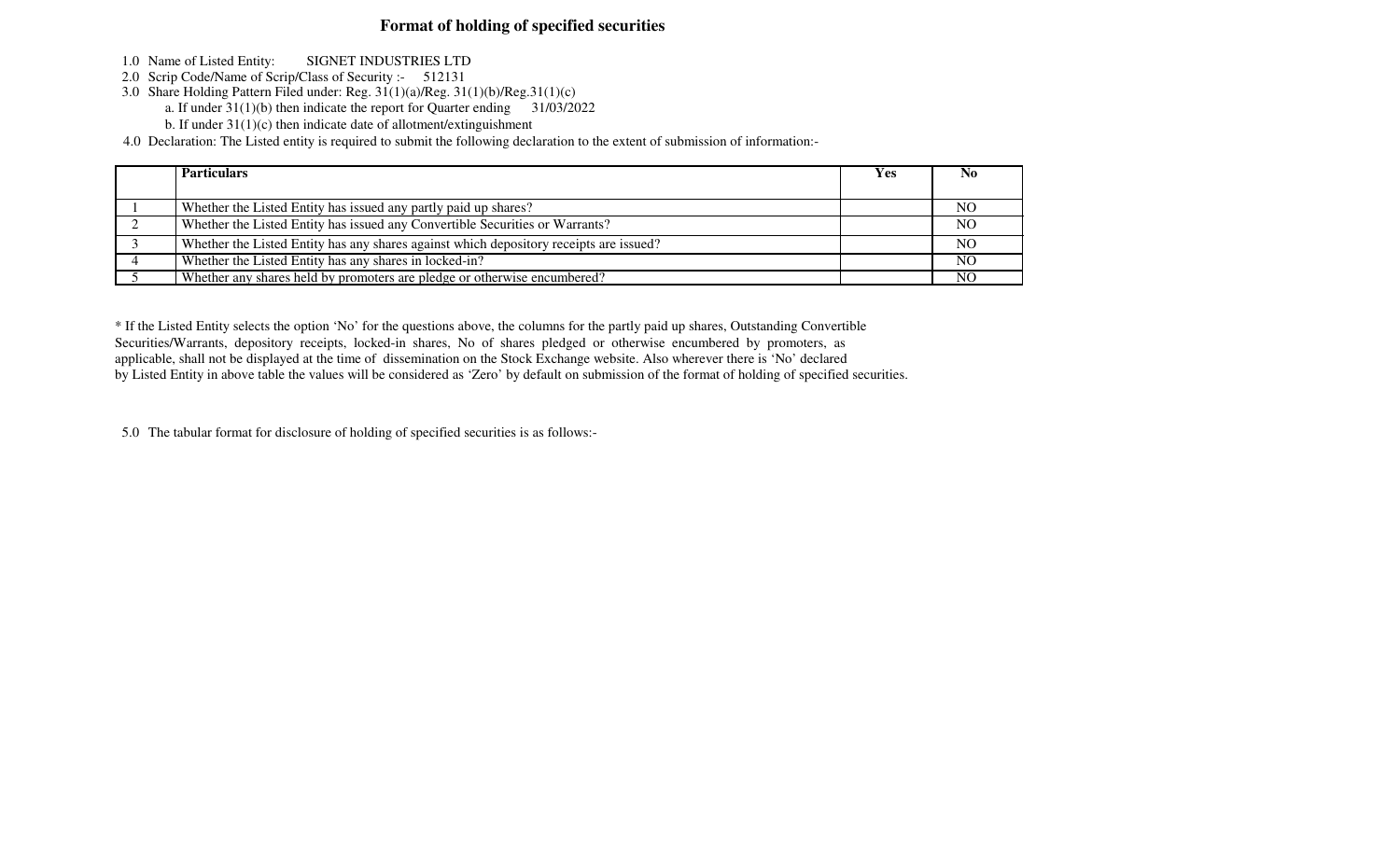|            | SIGNET INDUSTRIES LTD                           |                       |                                                                 |                                                                  |                                                           |                                    | Table I - Summary Statement holding of specified securities                                        |                              |                |                                         |                                                                                          |                                                            | 31/03/2022                                                                                                                                                                                                          |                |                                                                                |                                     |                                                                                 |                                                                       |
|------------|-------------------------------------------------|-----------------------|-----------------------------------------------------------------|------------------------------------------------------------------|-----------------------------------------------------------|------------------------------------|----------------------------------------------------------------------------------------------------|------------------------------|----------------|-----------------------------------------|------------------------------------------------------------------------------------------|------------------------------------------------------------|---------------------------------------------------------------------------------------------------------------------------------------------------------------------------------------------------------------------|----------------|--------------------------------------------------------------------------------|-------------------------------------|---------------------------------------------------------------------------------|-----------------------------------------------------------------------|
| ory<br>(i) | Categ Category of<br>shareholder (ii)           | sharehold<br>ers(iii) | Nos. of No. of fully<br>paid up<br>equity<br>shares<br>held(iv) | No. of<br>partly paid<br>up equity<br>shares<br>$\text{held}(v)$ | No. of shares<br>underlying<br>Depository<br>Receipts(vi) | Total nos.<br>shares held<br>(vii) | Shareholding<br>as a % of total<br>no. of shares<br>(calculated as<br>per<br>SCRR, 1957)<br>(viii) | <b>Class</b><br>Eq.<br>Share | Eq.<br>Share   | each class of securities<br>Class Total | Number of voting rights held in<br>No of Voting Rights Total as a<br>$%$ of<br>$(a+b+c)$ | convertible<br>securities<br>(including)<br>Warrants $(x)$ | No. of Shares Shareholding as Number of Locked Number of Shares<br>Underlying $a\%$ assuming<br>Outstanding full conversion<br>of convertible<br>securities(as a<br>percentage of<br>diluted shares<br>capital)(xi) | No.(a)         | in shares<br>(xii)<br>as a %<br>of Total<br>shares<br>$\text{held }(\text{b})$ | wise encumbered<br>(xiii)<br>No.(a) | Pledged or other<br>as a $\%$<br>of Total<br>shares<br>$\text{held }(\text{b})$ | Number of<br>equity shares<br>held in<br>dematerlalized<br>form (xiv) |
| (A)        | <b>Promoter &amp; Promoter</b><br>Group         | 11                    | 21362290                                                        | $\overline{0}$                                                   | $\overline{0}$                                            | 21362290                           | 72.57                                                                                              | $\overline{0}$               | $\bf{0}$       | $\overline{0}$                          | $\overline{0}$                                                                           | $\overline{0}$                                             | 72.57                                                                                                                                                                                                               | $\overline{0}$ | 0.00                                                                           |                                     | 0.00<br>$\overline{0}$                                                          | 21362290                                                              |
| (B)        | <b>Public</b>                                   | 14791                 | 8074710                                                         | $\boldsymbol{0}$                                                 | $\overline{0}$                                            | 8074710                            | 27.43                                                                                              | $\overline{0}$               | $\overline{0}$ | $\mathbf{0}$                            | $\overline{0}$                                                                           | $\overline{0}$                                             | 27.43                                                                                                                                                                                                               | $\overline{0}$ | 0.00                                                                           |                                     | 0.00<br>$\overline{0}$                                                          | 8046210                                                               |
| (C)        | <b>Non Promoter Non</b><br><b>Public</b>        | $\overline{0}$        | $\overline{0}$                                                  | $\overline{0}$                                                   | $\overline{0}$                                            | $\overline{0}$                     | 0.00                                                                                               | $\overline{0}$               | $\overline{0}$ | $\overline{0}$                          | $\overline{0}$                                                                           | $\overline{0}$                                             | 0.00                                                                                                                                                                                                                | $\overline{0}$ | 0.00                                                                           |                                     | 0.00<br>$\overline{0}$                                                          | $\overline{0}$                                                        |
| (C1)       | <b>Shares</b> underlying<br><b>DRs</b>          | $\mathbf{0}$          | $\Omega$                                                        | $\boldsymbol{0}$                                                 | $\overline{0}$                                            | $\overline{0}$                     | 0.00                                                                                               | $\overline{0}$               | $\overline{0}$ | $\theta$                                | $\overline{0}$                                                                           | $\overline{0}$                                             | 0.00                                                                                                                                                                                                                | $\overline{0}$ | 0.00                                                                           |                                     | 0.00<br>$\overline{0}$                                                          | $\overline{0}$                                                        |
| (C2)       | <b>Shares Held by</b><br><b>Employee Trusts</b> | $\overline{0}$        | $\overline{0}$                                                  | $\overline{0}$                                                   | $\overline{0}$                                            | $\overline{0}$                     | 0.00                                                                                               | $\overline{0}$               | $\overline{0}$ | $\overline{0}$                          | $\overline{0}$                                                                           | $\overline{0}$                                             | 0.00                                                                                                                                                                                                                | $\Omega$       | 0.00                                                                           |                                     | $\Omega$<br>0.00                                                                | $\overline{0}$                                                        |
|            | <b>GRAND TOTAL</b>                              | 14802                 | 29437000                                                        | $\bf{0}$                                                         |                                                           | 29437000                           | 100.00                                                                                             | $\overline{0}$               | $\bf{0}$       | $\mathbf{0}$                            | $\overline{0}$                                                                           | $\bf{0}$                                                   | 100                                                                                                                                                                                                                 | $\mathbf{0}$   | 0.00                                                                           |                                     | 0.00                                                                            | 29408500                                                              |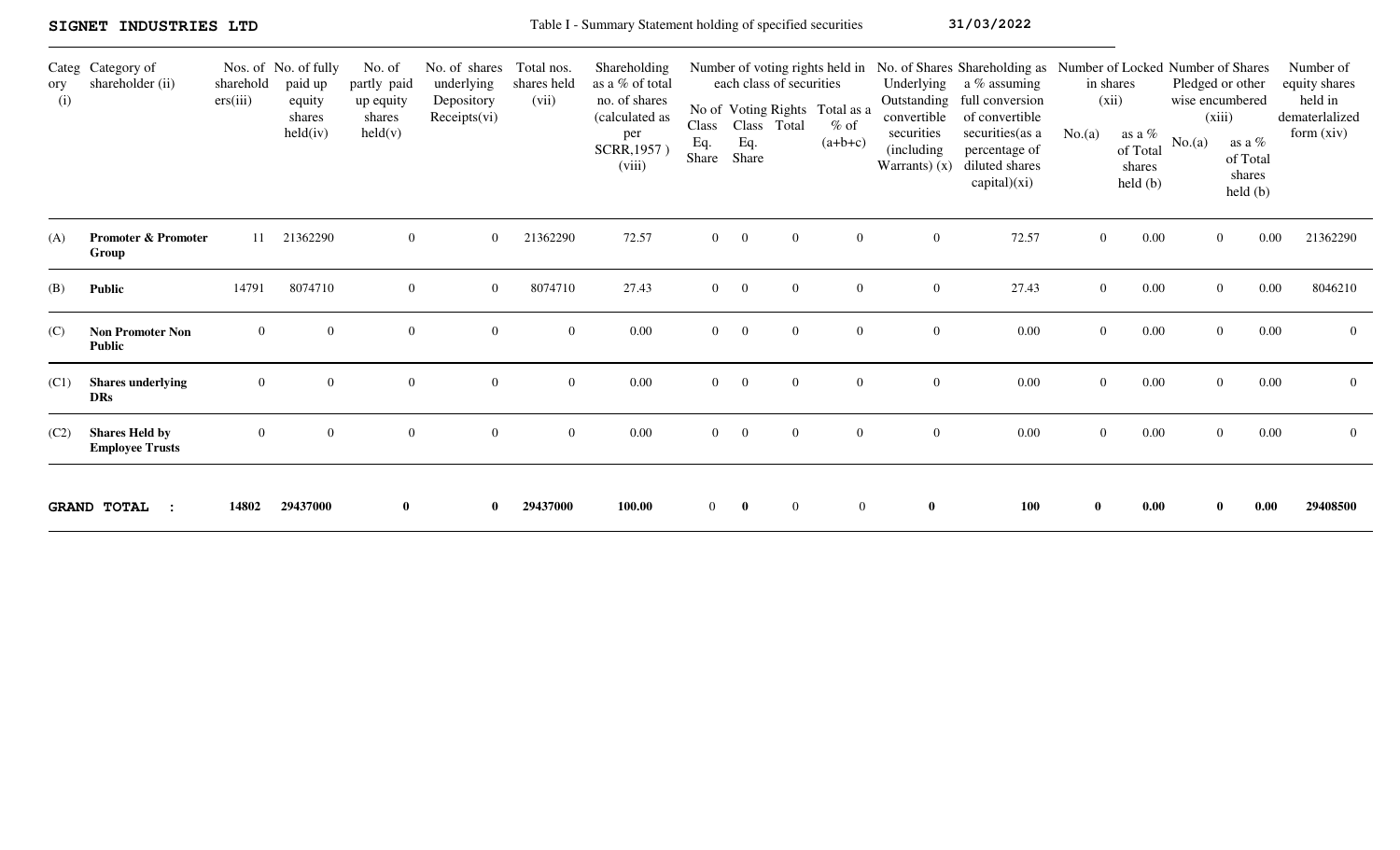| SIGNET INDUSTRIES LTD                                                                                                                                                                                                                                                                |                                                                                                                                                                                                                       |                                                               |                                                                                                |                                                                                                      |                                                               |                                                                                                                                                  |                                                                                                        |                                                                                                  |                                                                                                                                                                                                         |                                                                                                  | Table II - Statement showing shareholding pattern of the Promoter and Promoter Group                                                                                                                                        |                                      |                                                                      |                                                                                        |                                                                                                                                                        |                                                                         |
|--------------------------------------------------------------------------------------------------------------------------------------------------------------------------------------------------------------------------------------------------------------------------------------|-----------------------------------------------------------------------------------------------------------------------------------------------------------------------------------------------------------------------|---------------------------------------------------------------|------------------------------------------------------------------------------------------------|------------------------------------------------------------------------------------------------------|---------------------------------------------------------------|--------------------------------------------------------------------------------------------------------------------------------------------------|--------------------------------------------------------------------------------------------------------|--------------------------------------------------------------------------------------------------|---------------------------------------------------------------------------------------------------------------------------------------------------------------------------------------------------------|--------------------------------------------------------------------------------------------------|-----------------------------------------------------------------------------------------------------------------------------------------------------------------------------------------------------------------------------|--------------------------------------|----------------------------------------------------------------------|----------------------------------------------------------------------------------------|--------------------------------------------------------------------------------------------------------------------------------------------------------|-------------------------------------------------------------------------|
| CategCategory &<br>ory Name of the<br>shareholders (i)                                                                                                                                                                                                                               | Promoter PAN(ii) Nos. of No. of fully No. of<br><b>OR</b><br>sharehol<br>Prooter<br>ders(iii)<br>Group                                                                                                                | paid up<br>equity<br>shares<br>held(iv)                       | partly paid<br>up equity<br>shares<br>$\text{held}(v)$                                         | No. of<br>shares<br>underlying<br>Depository<br>Receipts(vi)                                         | shares held<br>(vii)                                          | Total nos. Shareholding Number of voting rights held in<br>as a % of<br>total no. of<br>shares<br>(calculated<br>as per<br>SCRR, 1957)<br>(viii) | Class<br>Eq.<br>Share                                                                                  | each class of securities<br>Total<br>Class<br>Eq.<br>Share                                       | No of Voting Rights Total as a<br>$%$ of<br>$(a+b+c)$                                                                                                                                                   | Underlying<br>Outstanding<br>convertible<br>securities<br>(including)<br>Warrants $(x)$          | No. of Shares Shareholding as Number of Locked Number of Shares<br>a % assuming<br>full conversion<br>of convertible<br>securities (as $a \text{No.}(a)$<br>percentage of<br>diluted shares<br>$\text{capital})(\text{xi})$ | in shares<br>(xii)                   | as a $\%$ No.(a)<br>of Total<br>shares<br>held(b)                    | Pledged or other<br>wise encumbered<br>(xiii)                                          | as a %<br>of Total<br>shares<br>$\text{held }(\text{b})$                                                                                               | Number of<br>equity shares<br>held in<br>dematerlalized<br>form $(xiv)$ |
| $(1)$ Indian                                                                                                                                                                                                                                                                         |                                                                                                                                                                                                                       |                                                               |                                                                                                |                                                                                                      |                                                               |                                                                                                                                                  |                                                                                                        |                                                                                                  |                                                                                                                                                                                                         |                                                                                                  |                                                                                                                                                                                                                             |                                      |                                                                      |                                                                                        |                                                                                                                                                        |                                                                         |
| (A) Individuals / Hindu<br><b>Undivided Family</b><br>MUKESH SANGLA<br>MONIKA SANGLA<br>MUKESH SANGLA<br>AVANTIKA SANGLA<br><b>SAURABH SANGLA</b><br>Central Government /<br>(B)<br>State Government(s)<br>Financial Instituttion/<br>(C)<br><b>Banks</b><br>(D) Any Other (Specify) | Promoter AADHM4930J<br>Promoter ANAPS5580Q<br>Promoter ANAPS5579F<br>Promoter AEOPG4774R<br>Group<br>Promoter ANBPS3195G                                                                                              | 3410072<br>2143500<br>930569<br>150000<br>97103               | $\overline{0}$<br>$\theta$<br>$\theta$<br>$\overline{0}$<br>$\overline{0}$                     | $\mathbf{0}$<br>$\mathbf{0}$<br>$\overline{0}$<br>$\overline{0}$<br>$\mathbf{0}$                     | 3410072<br>2143500<br>930569<br>150000<br>97103               | 11.58<br>7.28<br>3.16<br>0.51<br>0.33                                                                                                            | $\overline{0}$<br>$\overline{0}$<br>$\overline{0}$<br>$\overline{0}$<br>$\overline{0}$                 | $\mathbf{0}$<br>$\overline{0}$<br>$\theta$<br>$\overline{0}$<br>$\overline{0}$                   | $\overline{0}$<br>$\overline{0}$<br>$\overline{0}$<br>$\Omega$<br>$\overline{0}$<br>$\overline{0}$<br>$\overline{0}$<br>$\Omega$<br>$\mathbf{0}$<br>$\overline{0}$                                      | $\overline{0}$<br>$\overline{0}$<br>$\theta$<br>$\mathbf{0}$<br>$\overline{0}$                   | 11.58<br>7.28<br>3.16<br>0.51<br>0.33                                                                                                                                                                                       | 0<br>$\theta$<br>0<br>$\overline{0}$ | 0.00<br>0.00<br>0.00<br>0.00<br>$0 \t 0.00$                          | $\overline{0}$<br>$\overline{0}$<br>$\overline{0}$<br>$\boldsymbol{0}$<br>$\mathbf{0}$ | 0.00<br>0.00<br>0.00<br>0.00<br>0.00                                                                                                                   | 3410072<br>2143500<br>930569<br>150000<br>97103                         |
| <b>BODIES</b><br><b>CORPORATE</b><br><b>SHREE BALAJI</b><br><b>STARCH AND</b><br><b>CHEMICALS</b><br><b>LIMITED</b><br><b>INDIA LIMITED</b><br>ORNATE IMPEX<br><b>SIGNET</b><br><b>TRADELINKS</b><br>PRIVATE LIMITED<br><b>SIGNET IMPEX</b>                                          | Promoter AABCS3488E<br>Group<br>SWAN IRRIGATION Promoter ADPFS8729J<br>Group<br>ADROIT INDUSTRIES Promoter AAACA6850F<br>Group<br>Promoter AABCO1101A<br>Group<br>Promoter AAMCS5841G<br>Group<br>Promoter AAICS5582Q | 3886200<br>2891700<br>2725000<br>2078400<br>2065746<br>984000 | $\overline{0}$<br>$\theta$<br>$\mathbf{0}$<br>$\mathbf{0}$<br>$\overline{0}$<br>$\overline{0}$ | $\overline{0}$<br>$\mathbf{0}$<br>$\overline{0}$<br>$\overline{0}$<br>$\overline{0}$<br>$\mathbf{0}$ | 3886200<br>2891700<br>2725000<br>2078400<br>2065746<br>984000 | 13.20<br>9.82<br>9.26<br>7.06<br>7.02<br>3.34                                                                                                    | $\overline{0}$<br>$\mathbf{0}$<br>$\overline{0}$<br>$\overline{0}$<br>$\overline{0}$<br>$\overline{0}$ | $\overline{0}$<br>$\theta$<br>$\overline{0}$<br>$\overline{0}$<br>$\mathbf{0}$<br>$\overline{0}$ | $\overline{0}$<br>$\overline{0}$<br>0<br>$\mathbf{0}$<br>$\boldsymbol{0}$<br>$\overline{0}$<br>$\overline{0}$<br>$\overline{0}$<br>$\overline{0}$<br>$\boldsymbol{0}$<br>$\mathbf{0}$<br>$\overline{0}$ | $\bf{0}$<br>$\overline{0}$<br>$\overline{0}$<br>$\overline{0}$<br>$\overline{0}$<br>$\mathbf{0}$ | 13.20<br>9.82<br>9.26<br>7.06<br>7.02<br>3.34                                                                                                                                                                               |                                      | 0 0.00<br>$0\quad 0.00$<br>0 0.00<br>0 0.00<br>$0 \t 0.00$<br>0 0.00 |                                                                                        | 0.00<br>$\mathbf{0}$<br>$\boldsymbol{0}$<br>0.00<br>$\overline{0}$<br>0.00<br>$\mathbf{0}$<br>0.00<br>$\overline{0}$<br>0.00<br>$\overline{0}$<br>0.00 | 3886200<br>2891700<br>2725000<br>2078400<br>2065746<br>984000           |
| PRIVATE LIMITED                                                                                                                                                                                                                                                                      | Group                                                                                                                                                                                                                 |                                                               |                                                                                                |                                                                                                      |                                                               |                                                                                                                                                  |                                                                                                        |                                                                                                  |                                                                                                                                                                                                         |                                                                                                  |                                                                                                                                                                                                                             |                                      |                                                                      |                                                                                        |                                                                                                                                                        |                                                                         |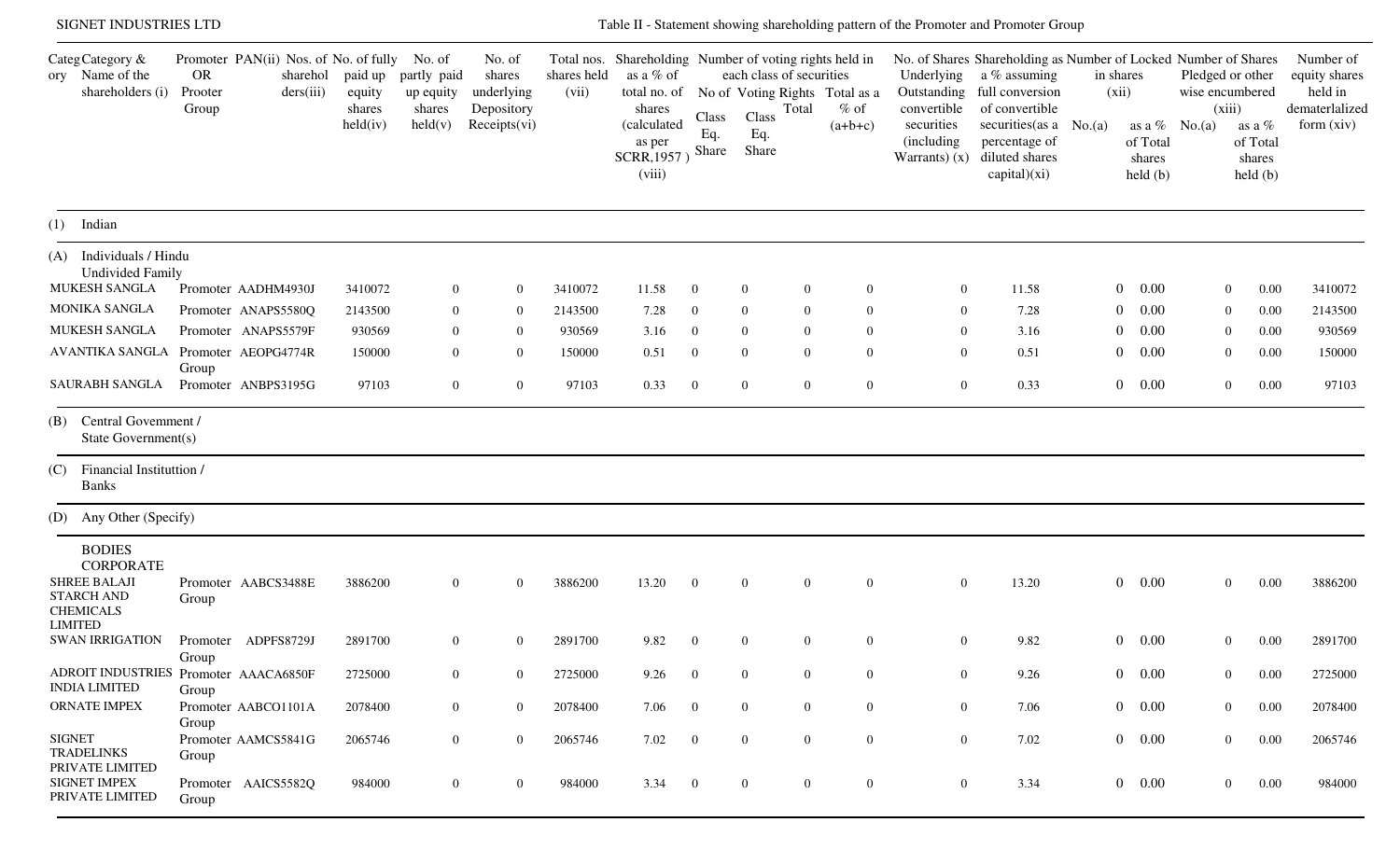|     | CategCategory &<br>ory Name of the<br>shareholders (i)                | Promoter PAN(ii) Nos. of No. of fully No. of<br>OR<br>Prooter<br>Group | sharehol<br>ders(iii) | equity<br>shares<br>held(iv) | paid up partly paid<br>up equity<br>shares<br>$\text{held}(v)$ | No. of<br>shares<br>underlying<br>Depository<br>Receipts(vi) | shares held<br>(vii) | Total nos. Shareholding Number of voting rights held in<br>as a % of<br>total no. of No of Voting Rights Total as a<br>shares<br>(calculated) | Class<br>Eq. | each class of securities<br>Class<br>Eq. | Total    | $%$ of<br>$(a+b+c)$ | Underlying<br>Outstanding<br>convertible<br>securities | No. of Shares Shareholding as Number of Locked Number of Shares<br>a % assuming<br>full conversion<br>of convertible<br>securities (as $a \ No.(a)$ | in shares<br>(xii) |                                               | as a $%$ No.(a) | Pledged or other<br>wise encumbered<br>(xiii)<br>as a % | Number of<br>equity shares<br>held in<br>dematerlalized<br>form (xiv) |
|-----|-----------------------------------------------------------------------|------------------------------------------------------------------------|-----------------------|------------------------------|----------------------------------------------------------------|--------------------------------------------------------------|----------------------|-----------------------------------------------------------------------------------------------------------------------------------------------|--------------|------------------------------------------|----------|---------------------|--------------------------------------------------------|-----------------------------------------------------------------------------------------------------------------------------------------------------|--------------------|-----------------------------------------------|-----------------|---------------------------------------------------------|-----------------------------------------------------------------------|
|     |                                                                       |                                                                        |                       |                              |                                                                |                                                              |                      | as per<br>SCRR, 1957)<br>(viii)                                                                                                               | Share        | Share                                    |          |                     | (including)<br>Warrants $(x)$                          | percentage of<br>diluted shares<br>capital)(xi)                                                                                                     |                    | of Total<br>shares<br>$\text{held}(\text{b})$ |                 | of Total<br>shares<br>held(b)                           |                                                                       |
|     | Sub Total (A)                                                         |                                                                        | 11                    | 21362290                     | $\bf{0}$                                                       | $\bf{0}$                                                     | 21362290             | 72.57                                                                                                                                         | $\bf{0}$     | $\mathbf{0}$                             | $\bf{0}$ | $\bf{0}$            | $\bf{0}$                                               | 72.57                                                                                                                                               |                    | $\begin{matrix} 0 & 0.00 \end{matrix}$        |                 | 0.00<br>$\bf{0}$                                        | 21362290                                                              |
|     | (2) Foreign                                                           |                                                                        |                       |                              |                                                                |                                                              |                      |                                                                                                                                               |              |                                          |          |                     |                                                        |                                                                                                                                                     |                    |                                               |                 |                                                         |                                                                       |
| (A) | Individuals (Non<br>Resident Individuals /<br>Foreign Individuals)    |                                                                        |                       |                              |                                                                |                                                              |                      |                                                                                                                                               |              |                                          |          |                     |                                                        |                                                                                                                                                     |                    |                                               |                 |                                                         |                                                                       |
|     | (B) Government                                                        |                                                                        |                       |                              |                                                                |                                                              |                      |                                                                                                                                               |              |                                          |          |                     |                                                        |                                                                                                                                                     |                    |                                               |                 |                                                         |                                                                       |
|     | (C) Institutions                                                      |                                                                        |                       |                              |                                                                |                                                              |                      |                                                                                                                                               |              |                                          |          |                     |                                                        |                                                                                                                                                     |                    |                                               |                 |                                                         |                                                                       |
|     | (D) Foreign Portfolio<br>Investor                                     |                                                                        |                       |                              |                                                                |                                                              |                      |                                                                                                                                               |              |                                          |          |                     |                                                        |                                                                                                                                                     |                    |                                               |                 |                                                         |                                                                       |
|     | (E) Any Other (Specify)                                               |                                                                        |                       |                              |                                                                |                                                              |                      |                                                                                                                                               |              |                                          |          |                     |                                                        |                                                                                                                                                     |                    |                                               |                 |                                                         |                                                                       |
|     | <b>BODIES</b><br><b>CORPORATE</b>                                     |                                                                        |                       |                              |                                                                |                                                              |                      |                                                                                                                                               |              |                                          |          |                     |                                                        |                                                                                                                                                     |                    |                                               |                 |                                                         |                                                                       |
|     | Sub Total (B)                                                         |                                                                        | $\bf{0}$              |                              |                                                                |                                                              |                      |                                                                                                                                               |              |                                          |          |                     |                                                        |                                                                                                                                                     |                    |                                               |                 |                                                         |                                                                       |
|     | <b>Total Shareholding of</b><br><b>Promoter and Promoter</b><br>Group |                                                                        | 11                    | 21362290                     | $\mathbf{0}$                                                   | $\bf{0}$                                                     | 21362290             | 72.57                                                                                                                                         | $\bf{0}$     | $\bf{0}$                                 | $\bf{0}$ | $\bf{0}$            | $\bf{0}$                                               | 72.57                                                                                                                                               |                    | $\begin{matrix} 0 & 0.00 \end{matrix}$        |                 | 0.00<br>$\bf{0}$                                        | 21362290                                                              |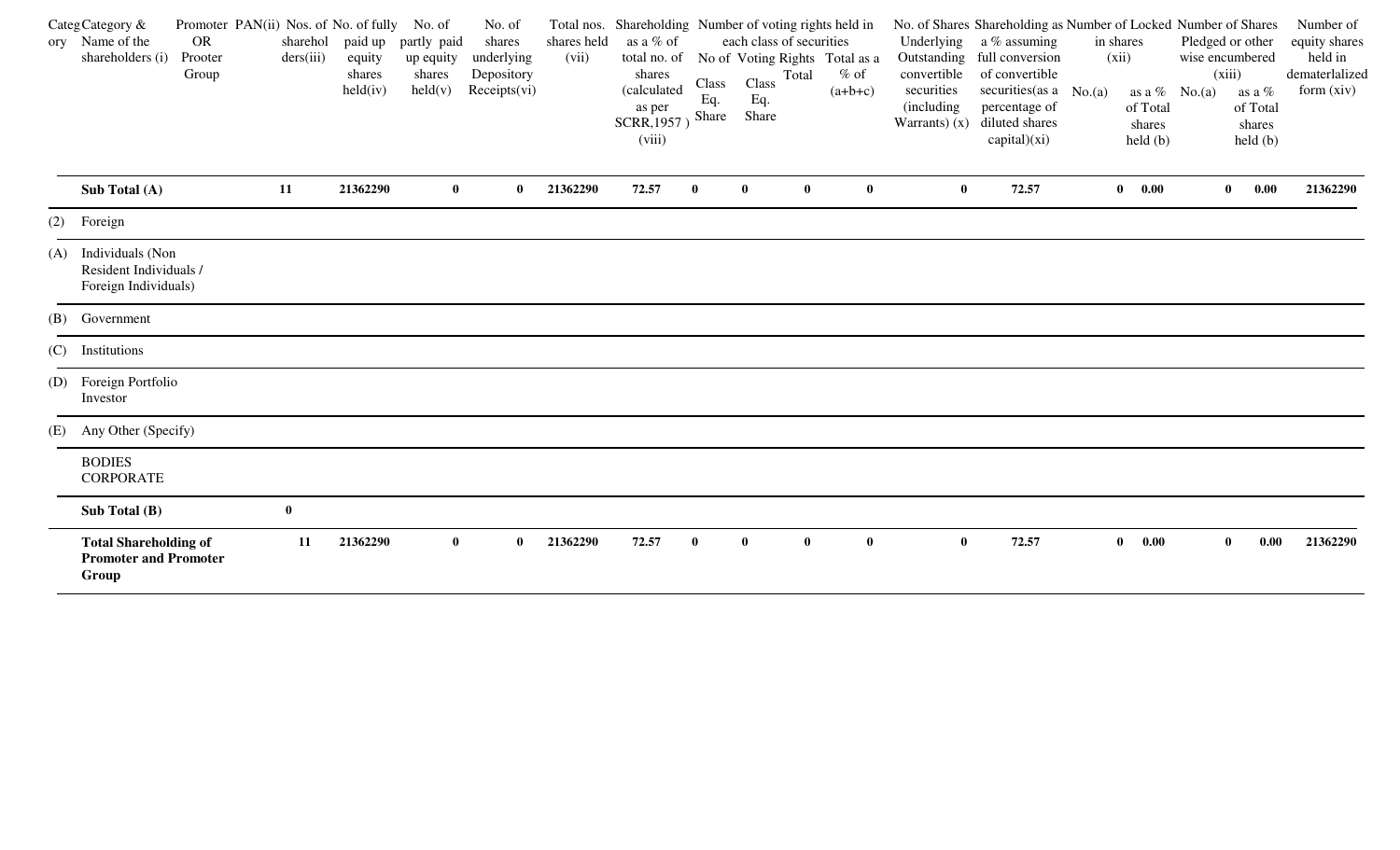|     | SIGNET INDUSTRIES LTD                               |                                          |                                                         |                                                                  |                                                              |                      |                                          |                |                                   |                                                                             | Table III - Statement showing shareholding pattern of the Public shareholder |                                                                                                                                                              |                                           |                               |                                                                             |                                                                    |
|-----|-----------------------------------------------------|------------------------------------------|---------------------------------------------------------|------------------------------------------------------------------|--------------------------------------------------------------|----------------------|------------------------------------------|----------------|-----------------------------------|-----------------------------------------------------------------------------|------------------------------------------------------------------------------|--------------------------------------------------------------------------------------------------------------------------------------------------------------|-------------------------------------------|-------------------------------|-----------------------------------------------------------------------------|--------------------------------------------------------------------|
|     | CategCategory & Name of<br>ory the shareholders (i) | PAN(ii) Nos. of<br>sharehold<br>ers(iii) | No. of fully<br>paid up<br>equity<br>shares<br>held(iv) | No. of<br>partly paid<br>up equity<br>shares<br>$\text{held}(v)$ | No. of<br>shares<br>underlying<br>Depository<br>Receipts(vi) | shares held<br>(vii) | as a % of<br>shares<br>(calculated Class |                | each class of securities<br>Class | total no. of No of Voting Rights Total as a<br>$%$ of<br>Total<br>$(a+b+c)$ | Underlying<br>convertible<br>securities                                      | Total nos. Shareholding Number of voting rights held in No. of Shares Shareholding<br>as a $\%$<br>Outstanding assuming full<br>conversion of<br>convertible | Number of<br>Locked in<br>shares<br>(xii) |                               | Number of<br><b>Shares Pledged</b><br>or other wise<br>encumbered<br>(xiii) | Number of equity<br>shares held in<br>dematerlalized<br>form (xiv) |
|     |                                                     |                                          |                                                         |                                                                  |                                                              |                      | as per<br>SCRR, 1957 Share<br>(viii)     | Eq.            | Eq.<br>Share                      |                                                                             | (including                                                                   | securities (as a<br>Warrants) $(x)$ percentage of<br>diluted shares<br>capital)(xi)                                                                          | No.(a) as a $%$                           | of Total<br>shares<br>held(b) | No.(a) as a %                                                               | of Total<br>shares<br>held(b)                                      |
| (1) | Institutions                                        |                                          |                                                         |                                                                  |                                                              |                      |                                          |                |                                   |                                                                             |                                                                              |                                                                                                                                                              |                                           |                               |                                                                             |                                                                    |
|     | (A) Mutual Funds                                    | $\overline{0}$                           | $\overline{0}$                                          | $\overline{0}$                                                   | $\overline{0}$                                               |                      | 0.00<br>$\overline{0}$                   | $\mathbf{0}$   | $\mathbf{0}$                      | $\overline{0}$<br>$\overline{0}$                                            | $\mathbf{0}$                                                                 | $0.00\,$                                                                                                                                                     | $\mathbf{0}$                              | $0.00\,$                      | $\overline{0}$                                                              | 0.00<br>$\overline{0}$                                             |
|     | (B) Venture Capital Funds                           | $\overline{0}$                           | $\overline{0}$                                          | $\mathbf{0}$                                                     | $\overline{0}$                                               |                      | 0.00<br>$\overline{0}$                   | $\overline{0}$ | $\overline{0}$                    | $\overline{0}$<br>$\overline{0}$                                            | $\overline{0}$                                                               | $0.00\,$                                                                                                                                                     | $\mathbf{0}$                              | $0.00\,$                      | $\overline{0}$                                                              | 0.00<br>$\overline{0}$                                             |
| (C) | Alternate Investment<br>Funds                       |                                          |                                                         |                                                                  |                                                              |                      |                                          |                |                                   |                                                                             |                                                                              |                                                                                                                                                              |                                           |                               |                                                                             |                                                                    |
| (D) | Foreign Venture<br>Capital Investors                | $\overline{0}$                           | $\overline{0}$                                          | $\boldsymbol{0}$                                                 | $\mathbf{0}$                                                 |                      | 0.00<br>$\mathbf{0}$                     | $\overline{0}$ | $\bf{0}$                          | $\overline{0}$<br>$\overline{0}$                                            | $\overline{0}$                                                               | 0.00                                                                                                                                                         | $\mathbf{0}$                              | $0.00\,$                      | $\overline{0}$                                                              | 0.00<br>$\mathbf{0}$                                               |
| (E) | Foreign Portfolio<br>Investors                      | $\overline{0}$                           | $\overline{0}$                                          | $\boldsymbol{0}$                                                 | $\overline{0}$                                               |                      | $\overline{0}$<br>0.00                   | $\mathbf{0}$   | $\bf{0}$                          | $\overline{0}$<br>$\overline{0}$                                            | $\overline{0}$                                                               | $0.00\,$                                                                                                                                                     | $\mathbf{0}$                              | $0.00\,$                      | $\overline{0}$                                                              | 0.00<br>$\overline{0}$                                             |
| (F) | Financial Institutions /<br><b>Banks</b>            | $\mathbf{0}$                             | $\overline{0}$                                          | $\boldsymbol{0}$                                                 | $\mathbf{0}$                                                 |                      | 0.00<br>$\mathbf{0}$                     |                | $\overline{0}$                    | $\theta$                                                                    | $\overline{0}$                                                               | $0.00\,$                                                                                                                                                     | $\overline{0}$                            | $0.00\,$                      | $\overline{0}$                                                              | 0.00<br>$\boldsymbol{0}$                                           |
|     | (G) Insurance Companies                             | $\mathbf{0}$                             | $\overline{0}$                                          | $\boldsymbol{0}$                                                 | $\mathbf{0}$                                                 |                      | $\overline{0}$<br>0.00                   | $\overline{0}$ | $\bf{0}$                          | $\overline{0}$<br>$\overline{0}$                                            | $\overline{0}$                                                               | $0.00\,$                                                                                                                                                     | $\overline{0}$                            | $0.00\,$                      | $\overline{0}$                                                              | 0.00<br>$\mathbf{0}$                                               |
|     | (H) Provident Funds /<br>Pension Founds             |                                          |                                                         |                                                                  |                                                              |                      |                                          |                |                                   |                                                                             |                                                                              |                                                                                                                                                              |                                           |                               |                                                                             |                                                                    |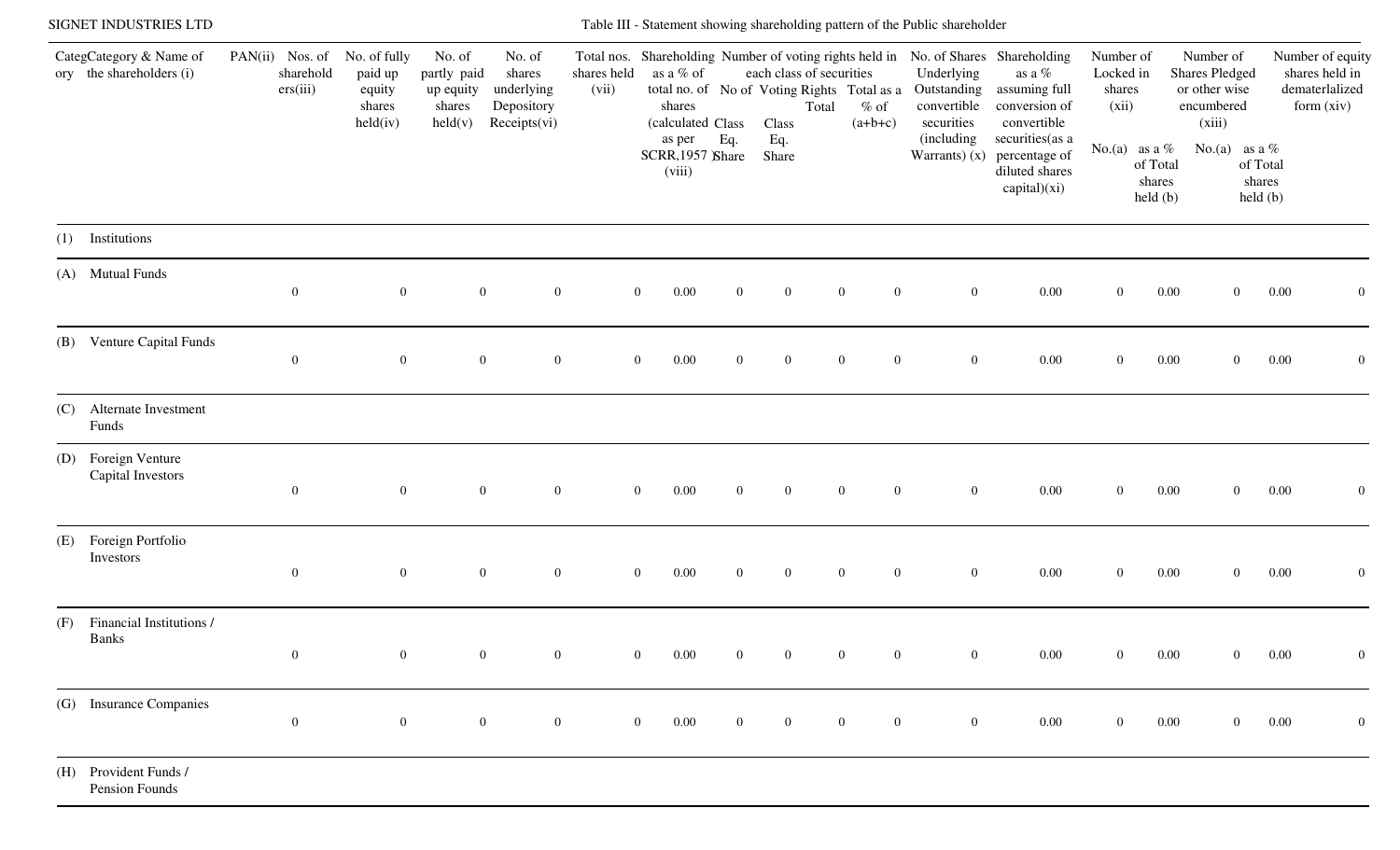|     | CategCategory & Name of<br>ory the shareholders (i)                                                      | PAN(ii) Nos. of<br>sharehold<br>ers(iii) | No. of fully<br>paid up<br>equity<br>shares<br>held(iv) | No. of<br>No. of<br>partly paid<br>shares<br>underlying<br>up equity<br>Depository<br>shares<br>Receipts(vi)<br>$\text{held}(v)$ |                  | shares held<br>(vii) | as a % of<br>shares<br>(calculated Class |                  | each class of securities<br>Total<br>Class | Total nos. Shareholding Number of voting rights held in<br>total no. of No of Voting Rights Total as a<br>$%$ of<br>$(a+b+c)$ | Underlying<br>Outstanding<br>convertible<br>securities | No. of Shares Shareholding<br>as a $\%$<br>assuming full<br>conversion of<br>convertible | Number of<br>Locked in<br>shares<br>(xii) |                                                                   | Number of<br><b>Shares Pledged</b><br>or other wise<br>encumbered<br>(xiii) |                                               | Number of equity<br>shares held in<br>dematerlalized<br>form (xiv) |
|-----|----------------------------------------------------------------------------------------------------------|------------------------------------------|---------------------------------------------------------|----------------------------------------------------------------------------------------------------------------------------------|------------------|----------------------|------------------------------------------|------------------|--------------------------------------------|-------------------------------------------------------------------------------------------------------------------------------|--------------------------------------------------------|------------------------------------------------------------------------------------------|-------------------------------------------|-------------------------------------------------------------------|-----------------------------------------------------------------------------|-----------------------------------------------|--------------------------------------------------------------------|
|     |                                                                                                          |                                          |                                                         |                                                                                                                                  |                  |                      | as per<br>SCRR, 1957 Share<br>(viii)     | Eq.              | Eq.<br>Share                               |                                                                                                                               | (including)<br>Warrants $(x)$                          | securities (as a<br>percentage of<br>diluted shares<br>capital)(xi)                      |                                           | No.(a) as a $%$<br>of Total<br>shares<br>$\text{held }(\text{b})$ | No.(a) as a $%$                                                             | of Total<br>shares<br>$\text{held}(\text{b})$ |                                                                    |
| (I) | Any Other (Specify)                                                                                      | $\overline{0}$                           | $\overline{0}$                                          | $\boldsymbol{0}$                                                                                                                 | $\mathbf{0}$     | $\boldsymbol{0}$     | 0.00                                     | $\overline{0}$   | $\boldsymbol{0}$                           | $\boldsymbol{0}$<br>$\overline{0}$                                                                                            | $\boldsymbol{0}$                                       | 0.00                                                                                     | $\overline{0}$                            | 0.00                                                              | $\overline{0}$                                                              | 0.00                                          | $\overline{0}$                                                     |
|     | <b>FOREIGN</b><br><b>INSTITUTIONAL</b><br><b>INVESTORS</b>                                               | $\overline{0}$                           | $\boldsymbol{0}$                                        | $\boldsymbol{0}$                                                                                                                 | $\boldsymbol{0}$ | $\overline{0}$       | 0.00                                     | $\boldsymbol{0}$ | $\overline{0}$                             | $\overline{0}$<br>$\overline{0}$                                                                                              | $\mathbf{0}$                                           | 0.00                                                                                     | $\overline{0}$                            | 0.00                                                              | $\overline{0}$                                                              | 0.00                                          | $\overline{0}$                                                     |
|     | Sub Total (A)                                                                                            | $\bf{0}$                                 | $\bf{0}$                                                | $\mathbf{0}$                                                                                                                     | $\bf{0}$         | $\bf{0}$             | $0.00\,$                                 | $\bf{0}$         | $\bf{0}$                                   | $\bf{0}$<br>$\bf{0}$                                                                                                          | $\bf{0}$                                               | $0.00\,$                                                                                 | $\bf{0}$                                  | $0.00\,$                                                          | $\bf{0}$                                                                    | 0.00                                          | $\bf{0}$                                                           |
| (2) | Central Government /<br>State Government(s)/<br>President Of India                                       | $\boldsymbol{0}$                         | $\boldsymbol{0}$                                        | $\overline{0}$                                                                                                                   | $\boldsymbol{0}$ | $\boldsymbol{0}$     | $0.00\,$                                 | $\overline{0}$   | $\overline{0}$                             | $\boldsymbol{0}$<br>$\overline{0}$                                                                                            | $\mathbf{0}$                                           | 0.00                                                                                     | $\boldsymbol{0}$                          | 0.00                                                              | $\overline{0}$                                                              | 0.00                                          | $\overline{0}$                                                     |
|     | Sub Total (B)                                                                                            | $\bf{0}$                                 | $\bf{0}$                                                | $\bf{0}$                                                                                                                         | $\bf{0}$         | $\bf{0}$             | 0.00                                     | $\mathbf{0}$     | $\bf{0}$                                   | $\bf{0}$<br>$\bf{0}$                                                                                                          | $\bf{0}$                                               | $0.00\,$                                                                                 | $\bf{0}$                                  | 0.00                                                              | $\mathbf{0}$                                                                | 0.00                                          | $\mathbf{0}$                                                       |
| (3) | Non-Institutions                                                                                         |                                          |                                                         |                                                                                                                                  |                  |                      |                                          |                  |                                            |                                                                                                                               |                                                        |                                                                                          |                                           |                                                                   |                                                                             |                                               |                                                                    |
| (A) | Individuals - I.<br><b>Individual Shareholders</b><br>holding nominal share<br>capital up to Rs. 2 lakhs | 14480                                    | 4968150                                                 | $\overline{0}$                                                                                                                   | $\overline{0}$   | 4968150              | 16.88                                    | $\overline{0}$   | $\overline{0}$                             | $\Omega$<br>$\overline{0}$                                                                                                    | $\overline{0}$                                         | 16.88                                                                                    | $\overline{0}$                            | 0.00                                                              | $\overline{0}$                                                              | 0.00                                          | 4939650                                                            |
| (B) | II. Individual<br>Shareholders holding<br>nominal share capital in<br>excess Of Rs. 2 lakhs              | 25                                       | 1007205                                                 | $\overline{0}$                                                                                                                   | $\overline{0}$   | 1007205              | 3.42                                     | $\overline{0}$   | $\overline{0}$                             | $\overline{0}$<br>$\overline{0}$                                                                                              | $\overline{0}$                                         | 3.42                                                                                     | $\overline{0}$                            | 0.00                                                              | $\overline{0}$                                                              | 0.00                                          | 1007205                                                            |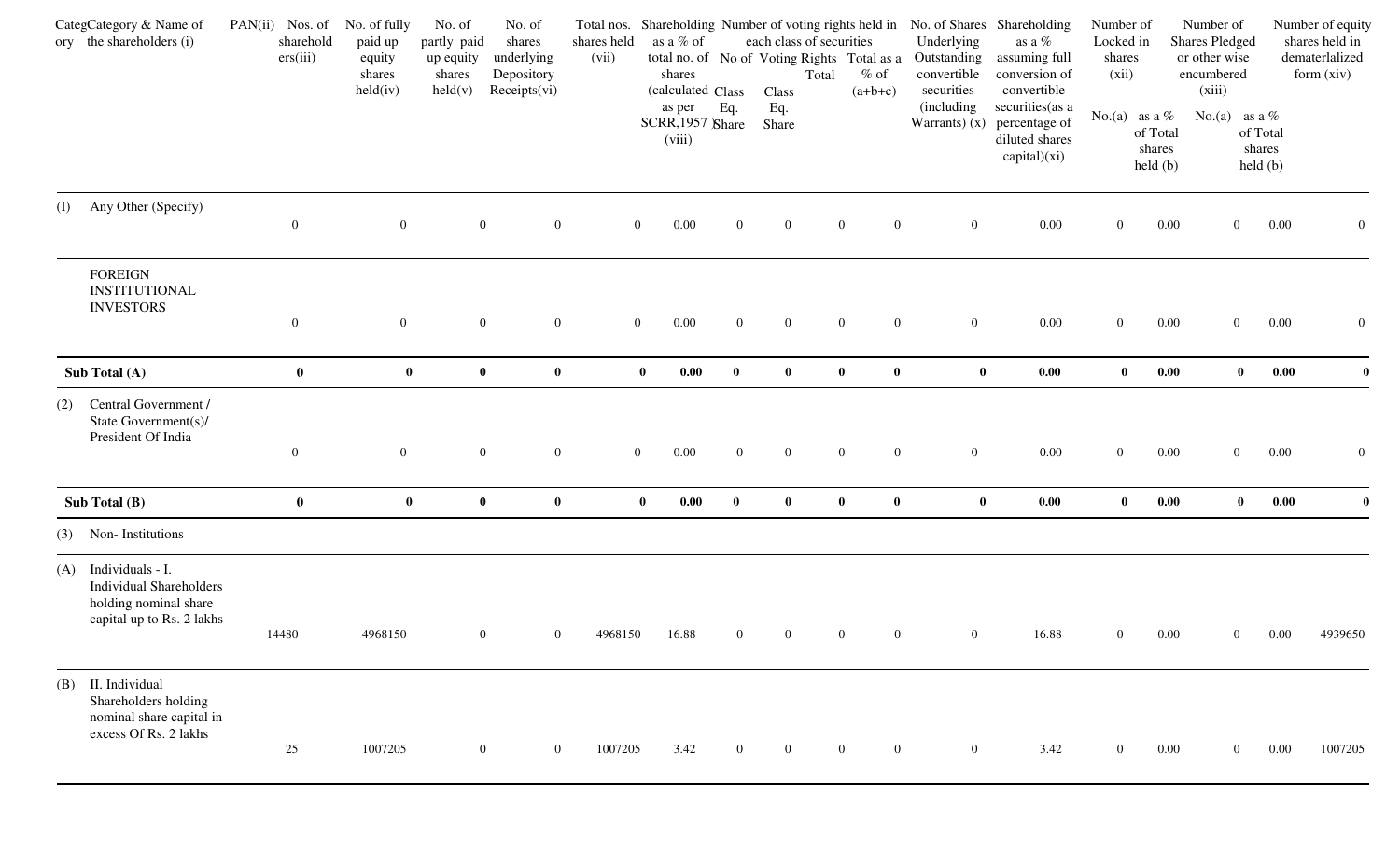|     | CategCategory & Name of<br>ory the shareholders (i)               | PAN(ii) Nos. of<br>sharehold<br>ers(iii) | No. of fully<br>paid up<br>equity<br>shares<br>held(iv) | No. of<br>partly paid<br>up equity<br>shares<br>$\text{held}(v)$ | No. of<br>shares<br>underlying<br>Depository<br>Receipts(vi) | shares held<br>(vii) | as a % of<br>shares<br>(calculated Class |                | each class of securities<br>total no. of No of Voting Rights Total as a<br>Total<br>Class | $%$ of<br>$(a+b+c)$                  | Total nos. Shareholding Number of voting rights held in No. of Shares Shareholding<br>Underlying<br>Outstanding<br>convertible<br>securities | as a $\%$<br>assuming full<br>conversion of<br>convertible                          | Number of<br>Locked in<br>shares<br>(xii) |                                                                  | Number of<br><b>Shares Pledged</b><br>or other wise<br>encumbered<br>(xiii) |                               | Number of equity<br>shares held in<br>dematerlalized<br>form (xiv) |
|-----|-------------------------------------------------------------------|------------------------------------------|---------------------------------------------------------|------------------------------------------------------------------|--------------------------------------------------------------|----------------------|------------------------------------------|----------------|-------------------------------------------------------------------------------------------|--------------------------------------|----------------------------------------------------------------------------------------------------------------------------------------------|-------------------------------------------------------------------------------------|-------------------------------------------|------------------------------------------------------------------|-----------------------------------------------------------------------------|-------------------------------|--------------------------------------------------------------------|
|     |                                                                   |                                          |                                                         |                                                                  |                                                              |                      | as per<br>SCRR, 1957 Share<br>(viii)     | Eq.            | Eq.<br>Share                                                                              |                                      | <i>(including</i>                                                                                                                            | securities (as a<br>Warrants) $(x)$ percentage of<br>diluted shares<br>capital)(xi) |                                           | No.(a) as a $%$<br>of Total<br>shares<br>$\text{held}(\text{b})$ | No.(a) as a $%$                                                             | of Total<br>shares<br>held(b) |                                                                    |
|     | (C) NBFCs Registered with<br><b>RBI</b>                           |                                          |                                                         |                                                                  |                                                              |                      |                                          |                |                                                                                           |                                      |                                                                                                                                              |                                                                                     |                                           |                                                                  |                                                                             |                               |                                                                    |
|     | (D) Employee Trusts                                               |                                          |                                                         |                                                                  |                                                              |                      |                                          |                |                                                                                           |                                      |                                                                                                                                              |                                                                                     |                                           |                                                                  |                                                                             |                               |                                                                    |
|     | (E) Overseas Depositories<br>(holding DRs)<br>(Balanceing figure) |                                          |                                                         |                                                                  |                                                              |                      |                                          |                |                                                                                           |                                      |                                                                                                                                              |                                                                                     |                                           |                                                                  |                                                                             |                               |                                                                    |
|     | (F) Any Other (Specify)                                           |                                          |                                                         |                                                                  |                                                              |                      |                                          |                |                                                                                           |                                      |                                                                                                                                              |                                                                                     |                                           |                                                                  |                                                                             |                               |                                                                    |
|     | (G) BODIES<br><b>CORPORATE</b>                                    | 77                                       | 1828955                                                 | $\mathbf{0}$                                                     | $\boldsymbol{0}$                                             | 1828955              | 6.21                                     | $\overline{0}$ | $\boldsymbol{0}$                                                                          | $\boldsymbol{0}$<br>$\boldsymbol{0}$ | $\mathbf{0}$                                                                                                                                 | 6.21                                                                                | $\overline{0}$                            | 0.00                                                             | $\overline{0}$                                                              | 0.00                          | 1828955                                                            |
| LLP | PRANAY TRADES LINK                                                | AAOFP9453C                               | 1402200                                                 | $\overline{0}$                                                   | $\boldsymbol{0}$                                             | 1402200              | 4.76                                     | $\mathbf{0}$   | $\boldsymbol{0}$                                                                          | $\boldsymbol{0}$<br>$\overline{0}$   | $\overline{0}$                                                                                                                               | 4.76                                                                                | $\overline{0}$                            | 0.00                                                             | $\overline{0}$                                                              | 0.00                          | 1402200                                                            |
|     | $(H)$ NRI & OCB                                                   | 170                                      | 129900                                                  | $\mathbf{0}$                                                     | $\boldsymbol{0}$                                             | 129900               | 0.44                                     | $\overline{0}$ | $\boldsymbol{0}$                                                                          | $\boldsymbol{0}$<br>$\overline{0}$   | $\mathbf{0}$                                                                                                                                 | 0.44                                                                                | $\overline{0}$                            | 0.00                                                             | $\overline{0}$                                                              | 0.00                          | 129900                                                             |
|     | (I) Clearing Member                                               | 39                                       | 140500                                                  | $\overline{0}$                                                   | $\boldsymbol{0}$                                             | 140500               | 0.48                                     | $\mathbf{0}$   | $\mathbf{0}$                                                                              | $\boldsymbol{0}$<br>$\boldsymbol{0}$ | $\mathbf{0}$                                                                                                                                 | 0.48                                                                                | $\overline{0}$                            | 0.00                                                             | $\overline{0}$                                                              | 0.00                          | 140500                                                             |
|     | (J) Any Other (Specify)                                           | $\overline{0}$                           | $\overline{0}$                                          | $\boldsymbol{0}$                                                 | $\boldsymbol{0}$                                             |                      | $\overline{0}$<br>$0.00\,$               | $\overline{0}$ | $\boldsymbol{0}$                                                                          | $\boldsymbol{0}$<br>$\boldsymbol{0}$ | $\mathbf{0}$                                                                                                                                 | $0.00\,$                                                                            | $\overline{0}$                            | 0.00                                                             | $\overline{0}$                                                              | 0.00                          | $\mathbf{0}$                                                       |
|     | <b>Foreign National</b>                                           | $\mathbf{0}$                             | $\overline{0}$                                          |                                                                  | $\mathbf{0}$<br>$\boldsymbol{0}$                             |                      | $\overline{0}$<br>$0.00\,$               | $\overline{0}$ | $\boldsymbol{0}$                                                                          | $\boldsymbol{0}$<br>$\mathbf{0}$     | $\mathbf{0}$                                                                                                                                 | $0.00\,$                                                                            | $\mathbf{0}$                              | $0.00\,$                                                         | $\mathbf{0}$                                                                | $0.00\,$                      | $\mathbf{0}$                                                       |
|     | Sub Total (C)                                                     | 14791                                    | 8074710                                                 | $\bf{0}$                                                         | $\boldsymbol{0}$                                             | 8074710              | 27.43                                    | $\bf{0}$       | $\bf{0}$                                                                                  | $\boldsymbol{0}$<br>$\bf{0}$         | $\bf{0}$                                                                                                                                     | 27.43                                                                               | $\boldsymbol{0}$                          | $\boldsymbol{0.00}$                                              | $\mathbf{0}$                                                                | $\boldsymbol{0.00}$           | 8046210                                                            |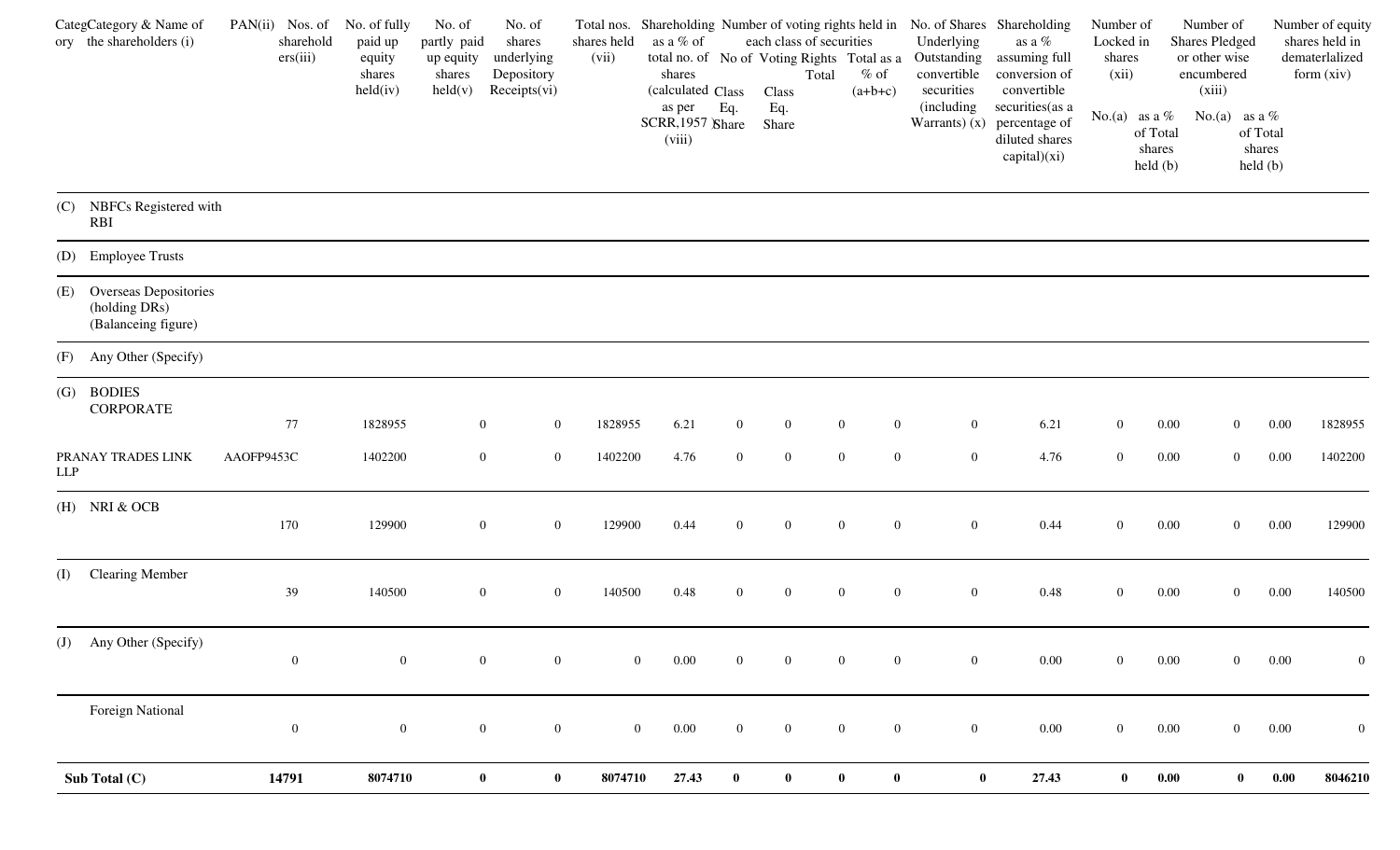| <b>Total Public Shareholding</b> | 14791 | 8074710 | $\mathbf{0}$ | 8074710 27.43 0 0 0 0 |  |  | $\bullet$ $\bullet$ | 27.43 | -0 | 0.00 | $\mathbf{0}$ | 0.00 | 8046210 |
|----------------------------------|-------|---------|--------------|-----------------------|--|--|---------------------|-------|----|------|--------------|------|---------|
| $(B)=(B)(1)+(B)(2)+(B)(3)$       |       |         |              |                       |  |  |                     |       |    |      |              |      |         |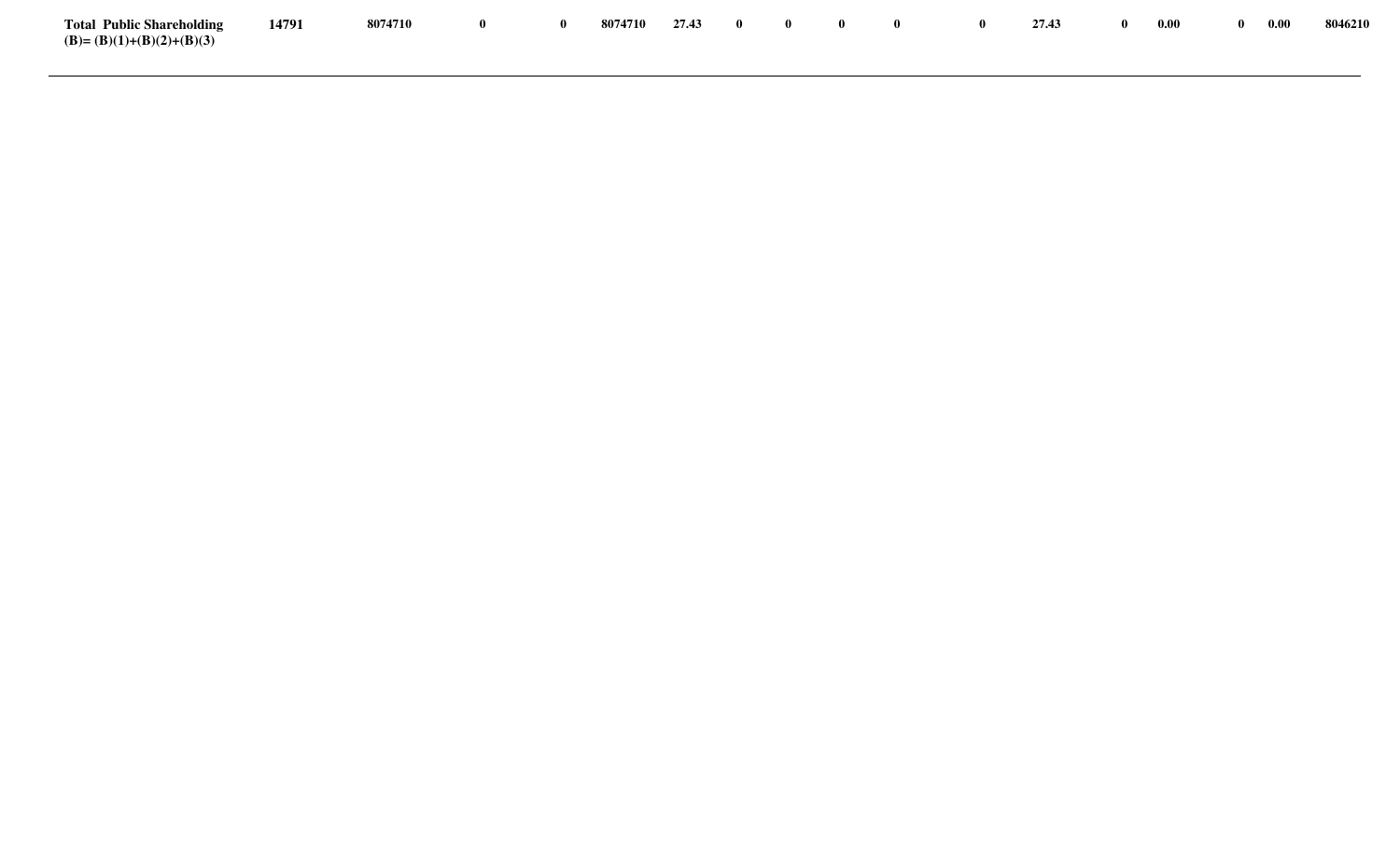| SIGNET INDUSTRIES LTD                               |         |                       |                                                                      |                                                                |                                                              |       |                                                                                                            |     |                                 |       |                     |                          | Table IV - Statement showing shareholding pattern of the Non Promoter- Non Public shareholder                                                                                                                                                                                                        |                                                                                            |                                                                                                                                                                                         |                                                                      |
|-----------------------------------------------------|---------|-----------------------|----------------------------------------------------------------------|----------------------------------------------------------------|--------------------------------------------------------------|-------|------------------------------------------------------------------------------------------------------------|-----|---------------------------------|-------|---------------------|--------------------------|------------------------------------------------------------------------------------------------------------------------------------------------------------------------------------------------------------------------------------------------------------------------------------------------------|--------------------------------------------------------------------------------------------|-----------------------------------------------------------------------------------------------------------------------------------------------------------------------------------------|----------------------------------------------------------------------|
| CategCategory & Name of<br>ory the shareholders (i) | PAN(ii) | sharehold<br>ers(iii) | Nos. of No. of fully No. of<br>equity<br>shares<br>$\text{held}(iv)$ | paid up partly paid<br>up equity<br>shares<br>$\text{held}(v)$ | No. of<br>shares<br>underlying<br>Depository<br>Receipts(vi) | (vii) | shares held as a % of<br>shares<br>(calculated Class Class)<br>as per<br>SCRR, 1957) Share Share<br>(viii) | Eq. | each class of securities<br>Eq. | Total | $%$ of<br>$(a+b+c)$ | Underlying<br>securities | Total nos. Shareholding Number of voting rights held in No. of Shares Shareholding<br>as a %<br>total no. of No of Voting Rights Total as a Outstanding assuming full<br>convertible conversion of<br>convertible<br>Warrants) $(x)$ percentage of<br>diluted shares<br>$\text{capital})(\text{xi})$ | Number of<br>Locked in<br>shares<br>(xii)<br>of Total<br>shares<br>$\text{held}(\text{b})$ | Number of<br><b>Shares Pledged</b><br>or other wise<br>encumbered<br>(xiii)<br>(including securities (as a No.(a) as a % No.(a) as a %<br>of Total<br>shares<br>$\text{held}(\text{b})$ | Number of equity<br>shares held in<br>dematerlalized<br>form $(xiv)$ |

(1) Custodian/DR Holder

(A) Name of DR Holder (if available)

(2) Employee Benefit Trust (under SEBI (Share based Employee Benefit) Regulations ,2014)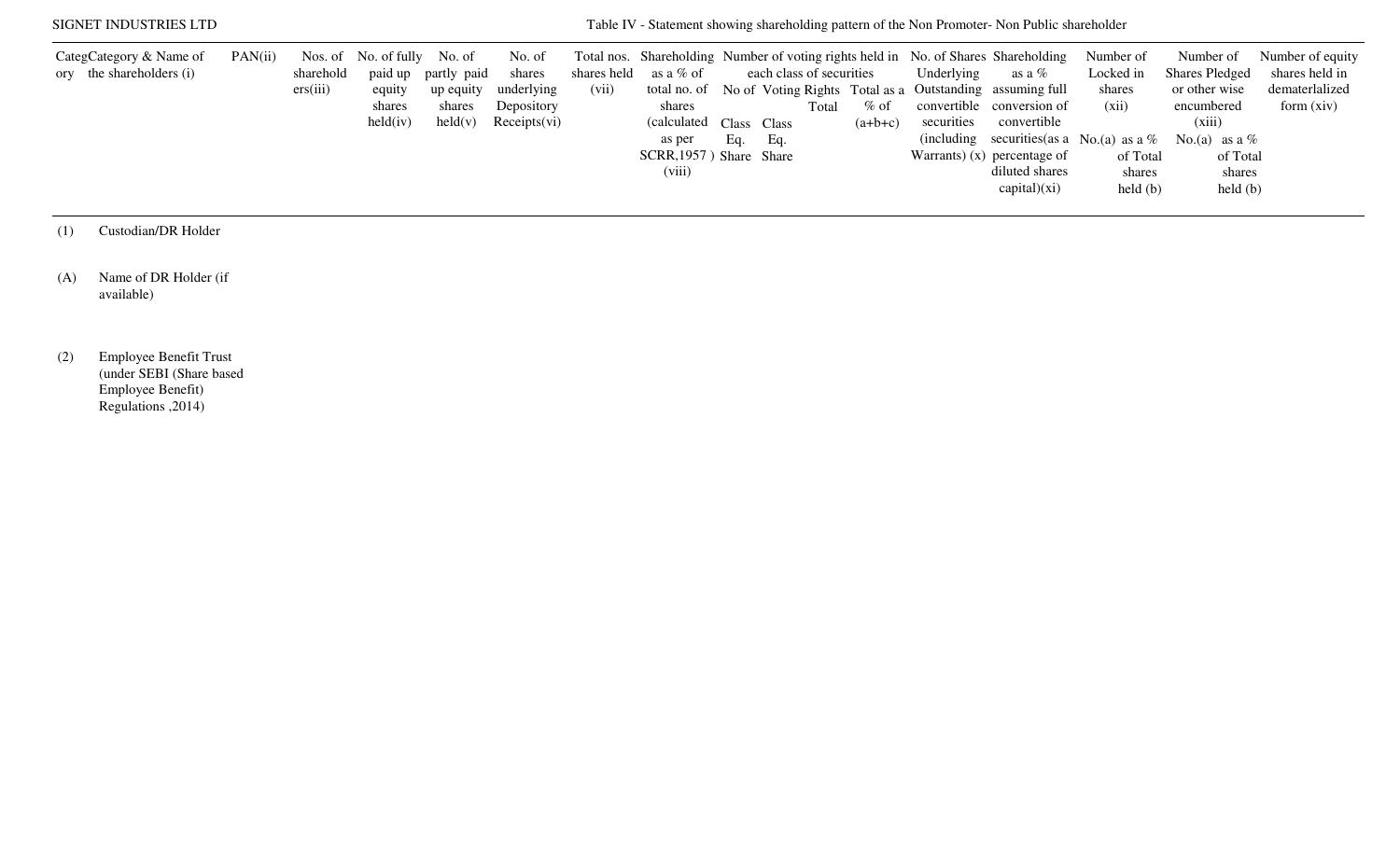|       |                                |                                  |               |                           |                                              |               | Table V - Statement showing details of significant beneficial owners (SBOs)                              |       |                                                                      |  |
|-------|--------------------------------|----------------------------------|---------------|---------------------------|----------------------------------------------|---------------|----------------------------------------------------------------------------------------------------------|-------|----------------------------------------------------------------------|--|
| Sr.No |                                | Details of the SBO<br>(I)        |               |                           | Details of the registered owner<br>(II)      |               | Details of holding/exrcise of right of the SBO in the<br>reporting company, whether direct oot indirect: |       | Date of creation / acquidition of<br>significant beneficial interest |  |
|       | Name                           | PAN/Passport<br>no. in case of a | Nationality   | Name                      | PAN/Passport Nationality<br>no. in case of a |               | (III)                                                                                                    |       | (IV)                                                                 |  |
|       |                                | foreign national                 |               |                           | foreign national                             |               | Whether by virtue of :                                                                                   |       |                                                                      |  |
|       | <b>MUKESH</b><br><b>SANGLA</b> | ANAPS5579F                       | <b>INDIAN</b> | <b>MUKESH</b>             | AADHM4930J INDIAN                            |               |                                                                                                          |       | 01/07/1980                                                           |  |
|       |                                |                                  |               | <b>SANGLA</b>             |                                              |               |                                                                                                          |       |                                                                      |  |
|       |                                |                                  |               |                           |                                              |               | Shares                                                                                                   | 14.74 |                                                                      |  |
|       |                                |                                  |               |                           |                                              |               | Voting rights                                                                                            | 14.74 |                                                                      |  |
|       |                                |                                  |               |                           |                                              |               | Rights on distributable<br>dividend or any other                                                         | 14.74 |                                                                      |  |
|       |                                |                                  |               |                           |                                              |               | distribution                                                                                             |       |                                                                      |  |
|       |                                |                                  |               |                           |                                              |               | Exercise of control                                                                                      |       |                                                                      |  |
|       |                                |                                  |               |                           |                                              |               | Exercise of significant influenc                                                                         |       |                                                                      |  |
|       | 2 MUKESH<br><b>SANGLA</b>      | ANAPS5579F                       | <b>INDIAN</b> |                           |                                              |               |                                                                                                          |       | 25/05/2018                                                           |  |
|       |                                |                                  |               | SWAN<br><b>IRRIGATION</b> | ADPFS8729J                                   | <b>INDIAN</b> |                                                                                                          |       |                                                                      |  |
|       |                                |                                  |               |                           |                                              |               | Shares                                                                                                   | 12.98 |                                                                      |  |
|       |                                |                                  |               |                           |                                              |               | Voting rights                                                                                            | 12.98 |                                                                      |  |
|       |                                |                                  |               |                           |                                              |               | Rights on distributable<br>dividend or any other                                                         | 12.98 |                                                                      |  |
|       |                                |                                  |               |                           |                                              |               | distribution                                                                                             |       |                                                                      |  |
|       |                                |                                  |               |                           |                                              |               | Exercise of control                                                                                      |       |                                                                      |  |
|       |                                |                                  |               |                           |                                              |               | Exercise of significant influenc                                                                         |       |                                                                      |  |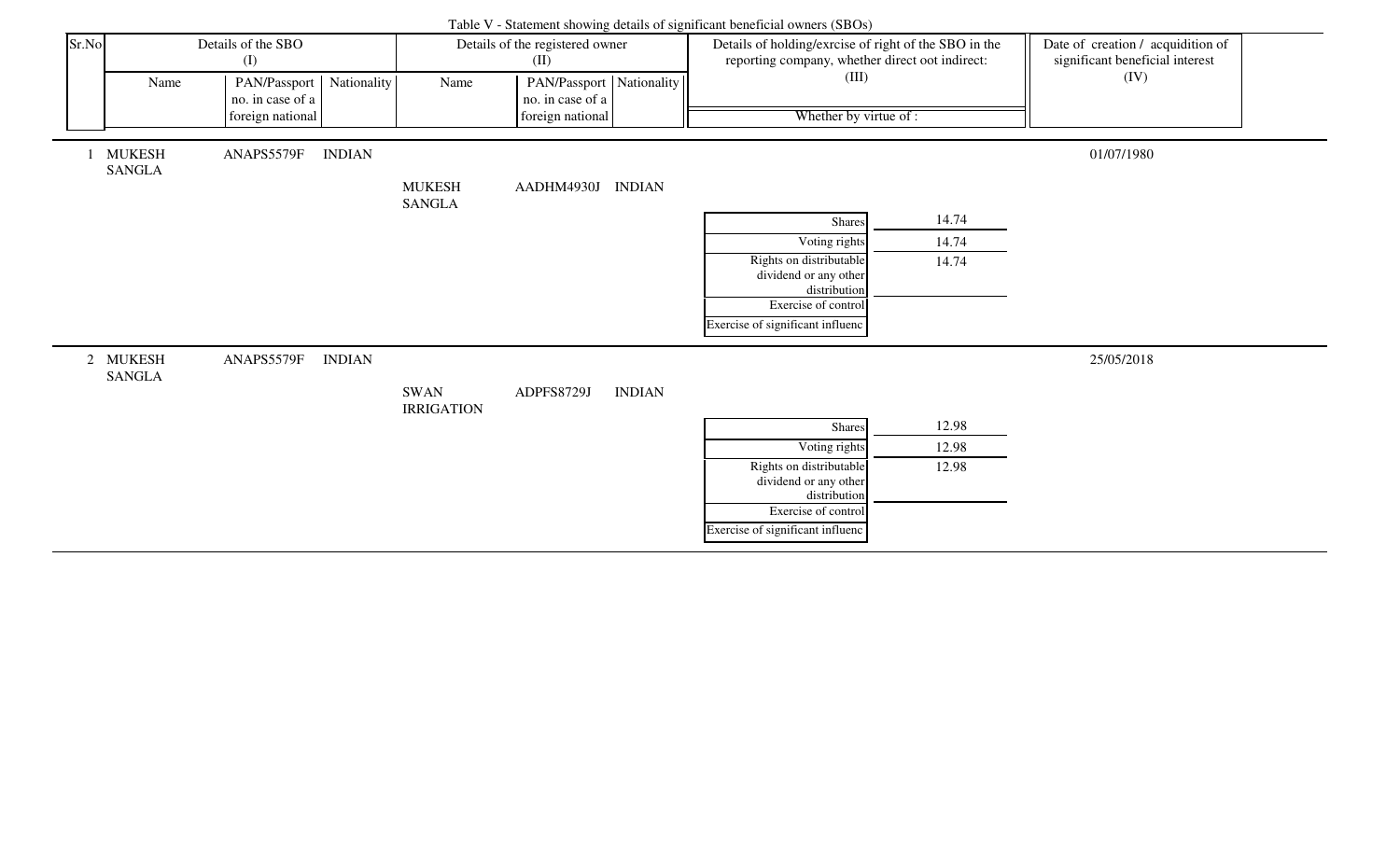| FNO /CLIENT ID       | <b>NAME</b>                                                                        | PAN        | <b>NO OF SHARES</b> | <b>WARRANT</b> |
|----------------------|------------------------------------------------------------------------------------|------------|---------------------|----------------|
|                      | II. Individual Shareholders holding nominal share capital in excess Of Rs. 2 lakhs |            |                     |                |
|                      | SUPRIYA PUNIT AGARWAL                                                              | AAFPG7619A | 95666               | $\theta$       |
|                      | <b>MAHENDRA GIRDHARILAL</b>                                                        | AAAPW1327L | 84924               | $\Omega$       |
|                      | SANTOSH SITARAM GOENKA                                                             | AACPG6728R | 71704               | $\Omega$       |
|                      | <b>RAKESH MAHNOT</b>                                                               | AAEPM4930H | 58700               | $\Omega$       |
|                      | <b>ROMESH KUMAR GOEL</b>                                                           | ACZPG2329R | 54122               | $\Omega$       |
|                      | PINKESH GUPTA                                                                      | ACHPG3439Q | 54057               | $\Omega$       |
|                      | <b>SNEH GANGWAL</b>                                                                | AHTPG4978K | 52791               | $\Omega$       |
|                      | <b>SUNIL KUMAR THUKRAL</b>                                                         | ABGPT2382K | 52302               | $\Omega$       |
|                      | ADITYA VIKRAM AGARWAL.                                                             | ACMPA8176B | 50000               | $\Omega$       |
|                      | <b>VINAY T AMESUR</b>                                                              | AAEPA2498J | 40500               | $\Omega$       |
|                      | DEVENDRA AMRITRAJ MEHTA                                                            | AABHD9039D | 38995               | $\Omega$       |
|                      | <b>V KRISHNAN</b>                                                                  | AIOPK9417F | 36290               | $\Omega$       |
|                      | <b>SHAKUNTALA MAHESHWARI</b>                                                       | DTWPM5115G | 33211               | $\Omega$       |
|                      | <b>VIJIT BHATARA</b>                                                               | AENPB2011H | 30000               | $\Omega$       |
|                      | <b>CORNELIUS RODRIGUES</b>                                                         | AALPR9250J | 29001               | $\Omega$       |
|                      | Chaitanya Dalmia                                                                   | AAATC0515A | 25996               | $\Omega$       |
|                      | KANAKAMEDALA KIRAN CHAKRAVARTHY                                                    | APYPK9173M | 25000               | $\overline{0}$ |
|                      | <b>SHEENA SEKHON</b>                                                               | AFYPS4606K | 25000               | $\overline{0}$ |
|                      | <b>M.S. KADIAN</b>                                                                 | ABEPK5523B | 23117               | $\Omega$       |
|                      | <b>SUVIR BANSAL</b>                                                                | AIWPB0620K | 22701               | $\Omega$       |
|                      | <b>ANIL KUMAR MOHATA</b>                                                           | ABWPM2920J | 21007               | $\Omega$       |
|                      | RAJENDRA RAJARAM DHOLE                                                             | AAAPD3567B | 21000               | $\Omega$       |
|                      | AMRITLAL GUPTA HUF                                                                 | AAHHA7705H | 20628               | $\Omega$       |
|                      | <b>KAVITA THUKRAL</b>                                                              | AAGPT6984N | 20325               | $\Omega$       |
|                      | <b>SHEKHAR DHALL</b>                                                               | AGXPD9126F | 20168               | $\theta$       |
| <b>TOTAL RECORDS</b> | 25                                                                                 |            | 1007205             | $\mathbf{0}$   |

## **BODIES CORPORATE**

| PRANAY TRADES LINK LLP                     | AAOFP9453C | 1402200 | $\Omega$     |
|--------------------------------------------|------------|---------|--------------|
| <b>IMPULSE LINE HOSPITALS LLP</b>          | AADFI5157R | 184972  | $\Omega$     |
| <b>JASAMRIT TECHNOLOGY PVT LTD</b>         | AABCJ8298H | 43877   | $\Omega$     |
| BEYOND KEY WEALTH ADVISOR LLP              | AALFB6169Q | 33920   | $\mathbf{0}$ |
| S J CORPORATION LTD                        | AABCC2149L | 21000   | $\Omega$     |
| <b>GLARY IMPEX PRIVATE LTD</b>             | AACCG5131B | 20000   | $\Omega$     |
| KIRIN ADVISORS PRIVATE LIMITED             | AAECK8039N | 16000   | $\Omega$     |
| BRIJDHAM TRADERS PRIVATE LIMITED           | AADCB2619J | 15000   | $\Omega$     |
| PRECEL SOLUTIONS                           | AACCP2066J | 12600   | $\theta$     |
| ESTEAM APPAREL SERVICES PRIVATE LIMITED    | AAACE3439Q | 10000   | $\theta$     |
| Raghukul Shares India Pvt Ltd              | AAECR3716R | 6500    | $\theta$     |
| DE WISE ADVISE PRIVATE LIMITED             | AACCD2909A | 5500    | $\theta$     |
| VRR FINANCIAL SERVICES PRIVATE LIMITED     | AADCV0284H | 5000    | $\theta$     |
| RAJRUSHI WEALTH CREATORS LIMITED           | AAICR8588H | 4000    | $\Omega$     |
| JAY GRIH NIRMAN PVT. LTD                   | AAACJ7480J | 3900    | $\Omega$     |
| URANUS VANIJYA PRIVATE LIMITED             | AABCU0583C | 3300    | $\Omega$     |
| SIDDS ENTERTAINMENT SPA PRIVATE LIMITED    | AANCS0129G | 3250    | $\theta$     |
| ANAND COMMODITIES SERVICES PRIVATE LIMITED | AAFCA6331E | 3187    | $\Omega$     |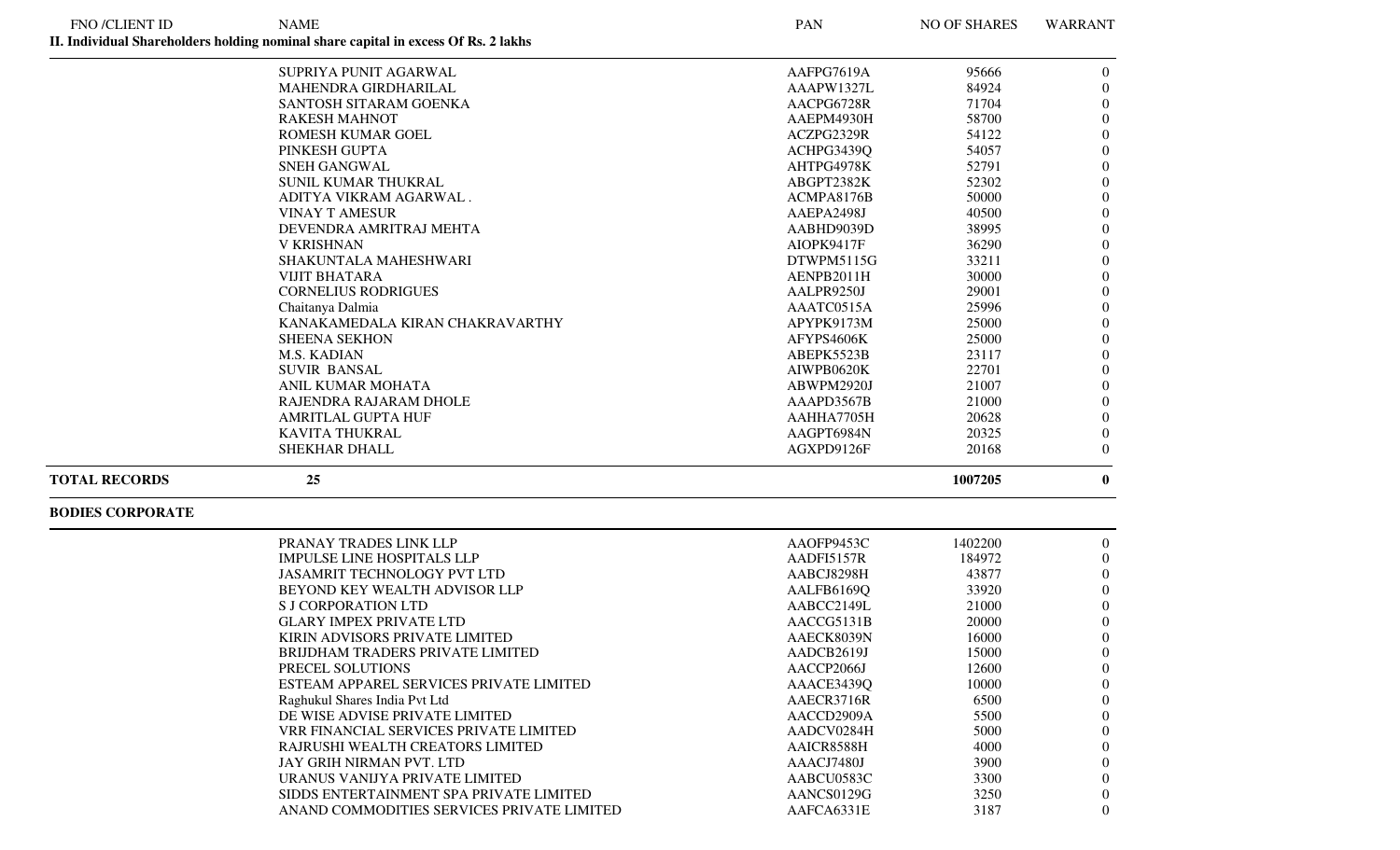| <b>SWASTIK TRADECOM PRIVATE LIMITED</b>              | AAGCS4886F | 2500 | $\overline{0}$ |
|------------------------------------------------------|------------|------|----------------|
| NIVEDAN ADVISORY SERVICES PVT. LTD.                  | AACCN1780F | 2500 | $\Omega$       |
| SUNSHINE INFOSOLUTIONS PRIVATE LIMITED               | AAJCS4892E | 2000 | $\overline{0}$ |
| SIDDS FASHION SPA PRIVATE LIMITED                    | AAKCS5054K | 2000 | $\overline{0}$ |
| RMJ SECURITIES PRIVATE LIMITED                       | AABCR4319R | 2000 | $\overline{0}$ |
| <b>CHAITANYA ESTATES PVT LTD</b>                     | AABCC9996R | 1500 | $\overline{0}$ |
| DIVITAS CAPITAL PRIVATE LIMITED                      | AACCD6882C | 1500 | $\overline{0}$ |
| <b>GLOBAL VISION SECURITIES PVT. LTD.</b>            | AAACG9631L | 1450 | $\overline{0}$ |
| MICRONE TEX FAB PRIVATE LIMITED                      | AAECM3462D | 1359 | $\overline{0}$ |
| NAVTEJ REAL ESTATE PRIVATE LIMITED                   | AADCN9265C | 1272 | $\theta$       |
| <b>BMA WEALTH CREATORS LTD.</b>                      | AACCB5141L | 1240 | $\theta$       |
| CLIFF CLIMBERS INDIA PRIVATE LIMITED                 | AAFCC2270G | 1000 | $\overline{0}$ |
| AJMERA SHARE TRADING PVT. LTD.                       | AAGCA7395D | 1000 | $\overline{0}$ |
| H L KAPOOR FINANCIAL CONSULTANTS PVT LTD             | AABCH0405N | 1000 | $\overline{0}$ |
| HOME REVISE EDUCATION PRIVATE LIMITED                | AADCH1117M | 1000 | 0              |
| <b>VIKRAM PROTIENS PVT LTD</b>                       | AAACV7594H | 1000 | 0              |
| MANGALSUDHA AGENCIES PRIVATE LIMITED                 | AAICM1901H | 950  | $\theta$       |
| KASHYAP FACILITY MANAGEMENT PRIVATE LIMITED          | AAICK6062D | 949  | $\theta$       |
| FOREVER MERCHANTS PVT. LTD.                          | AAACF9807H | 872  | $\theta$       |
| <b>SELMOR MARKETING PRIVATE LIMITED</b>              | AAACS3740G | 750  | $\overline{0}$ |
| <b>ECL FINANCE LIMITED</b>                           | AABCE4916D | 700  | $\overline{0}$ |
| TRITHA INDUSTRIES PRIVATE LIMITED                    | AAKCS0645J | 600  | $\overline{0}$ |
| HUMANTRA CONSULTING PVT LTD                          | AATCS6993E | 541  | 0              |
| AVANTIKA REALTY AND SECURITY TRADING PRIVATE LIMITED | AAGCA0350G | 500  | $\overline{0}$ |
| DIAMOND DECOR (P) LTD.                               | AAACD2669M | 500  | $\overline{0}$ |
| MEGA HEIGHTS REALTORS PRIVATE LIMITED                | AAHCM8914H | 500  | $\overline{0}$ |
| BARWARIA INFRASTRUCTURE PRIVATE LIMITED              | AACCB8504D | 400  | $\theta$       |
| <b>FAIRWEALTH SECURITIES LIMITED</b>                 | AAACF8795N | 373  | $\theta$       |
| DFL FABRICS PRIVATE LIMITED                          | AADCD0322L | 350  | $\overline{0}$ |
| SPEEDFAST FINCO PRIVATE LIMITED                      | AAECS7551F | 350  | $\overline{0}$ |
| NEWATIA FINANCE & LEASING PVT LTD                    | AABCN0480D | 303  | $\overline{0}$ |
| DARSH FINSTOCK PVT LTD                               | AABCD3938N | 300  | 0              |
| KARVY STOCK BROKING LTD- F-O MARGIN                  | AABCK5190K | 243  | 0              |
| CHITRANI COMMERCIAL PVT. LTD.                        | AABCC0398K | 200  | 0              |
| SUREWORKS INFOTECH PRIVATE LIMITED                   | AAPCS7187N | 102  | $\theta$       |
| <b>RELIGARE BROKING LIMITED</b>                      | AAHCR8454M | 100  | $\theta$       |
| MRIGAYA TIE UP PRIVATE LIMITED                       | AAFCM3658Q | 100  | $\theta$       |
| MAG BROKING AND CONSULTING PRIVATE LIMITED           | AAGCP9766M | 100  | $\overline{0}$ |
| AASTHA CHEMICAL PVT LTD                              | AACCA0994J | 100  | $\overline{0}$ |
| DUNSTAN GOODS (P) LTD.                               | AAACD9348R | 100  | $\overline{0}$ |
| <b>GENESIS FINCAP PRIVATE LIMITED</b>                | AAECG5681J | 84   | $\overline{0}$ |
| ANAND POTATO COLD STORAGE PRIVATE LIMITED            | AAHCA5191N | 71   | $\theta$       |
| <b>FABZEN TECHNOLOGIES PRIVATE LIMITED</b>           | AADCF0666M | 60   | $\theta$       |
| <b>CENTURY FINVEST PVT LTD</b>                       | AAACC3253A | 50   |                |
| MAHESHWARI SHARE AND STOCK BROKERS PVT. LTD.         | AACCM2239A | 50   |                |
| <b>RARITY AGENCIES LIMITED</b>                       | AAFCR7243C | 38   | $\theta$       |
| PROHEIGHT CONSULTING PVT LTD                         | AAHCP3957D | 21   | $_{0}$         |
| SPLENDID WINTRADE LLP                                | ACDFS2728N | 17   | 0              |
| SNEHANJALI BUILDERS PRIVATE LIMITED                  | AANCS1571N | 14   | $\theta$       |
| BONANZA PORTFOLIO LTD.                               | AAACB0764B | 9    | $\overline{0}$ |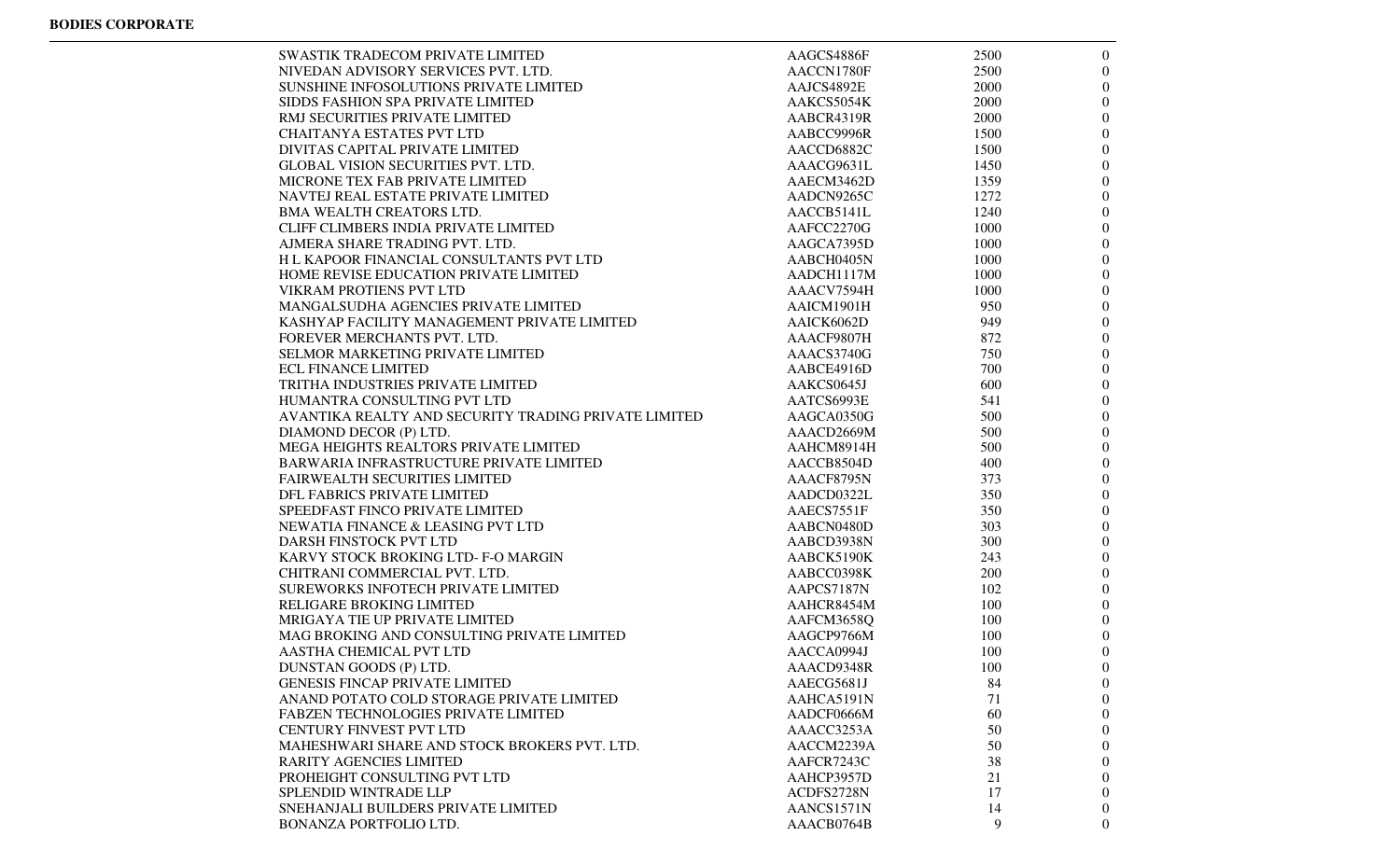$\blacksquare$ 

|                      | AIMWARE INDIA PRIVATE                                      | AARCA4967C | 9       | $\theta$       |
|----------------------|------------------------------------------------------------|------------|---------|----------------|
|                      | VIVID FINANCE & HOLDINGS PVT LTD                           | AAACV6532D | 9       | $\overline{0}$ |
|                      | ARCADIA SHARE AND STOCK BROKERS PVT LTD-PROPRIETARY A/C    | AAACA4562G | 5       | $\left($       |
|                      | ENRICH FIN AND SECURITIES LIMITED                          | AAACE2292F |         | $\Omega$       |
|                      | <b>JAINAM BROKING LIMITED</b>                              | AABCJ3918N |         | $\Omega$       |
|                      | <b>BILAV INFORMATION SERVICES LLP</b>                      | AAKFB6186C |         | $\Omega$       |
|                      | SUREFIN FINANCIAL CONSULTANTS PVT. LTD.                    | AAHCS8033K |         | $\Omega$       |
|                      | PRAXIS CONSULTING & INFORMATION SERVICES PVT LTD           | AAACP0084A |         | $\left($       |
|                      | MOTILAL OSWAL FINANCIAL SERVICES LTD - PROPRIETARY ACCOUNT | AAECM2876P |         | $\Omega$       |
| <b>TOTAL RECORDS</b> | 77                                                         |            | 1828955 | $\mathbf{0}$   |
| NRI & OCB            |                                                            |            |         |                |
|                      | PRASHANTKUMAR SATISHKUMAR PIPRODIA                         | AMAPP4610R | 12000   | $\overline{0}$ |
|                      | <b>GAURAV BRIJKISHOR JAJU</b>                              | AJSPJ7145E | 5001    | $\Omega$       |
|                      | DILIP KESHRIMAL SANKLECHA                                  | BPCPS4492E | 5000    | $\left($       |
|                      | JAYENDRABHAI CHHOTABHAI PATEL                              | AQWPP3095N | 5000    | $\left($       |
|                      | VENKATESH SATYANARAYANA RAO                                | ACNPR9264Q | 5000    | $\left($       |
|                      | NISHANT JAIN                                               | ADOPJ1114B | 4500    | $\left($       |
|                      | KAMALKUMAR S PANCHOLI                                      | BGJPP2343B | 4345    | $\Omega$       |
|                      | <b>SWARUP KUMAR DASH</b>                                   | ALBPD1299G | 3500    | $\Omega$       |
|                      | SIDDIK AKBAR POTTACHOLA                                    | AUQPP1763R | 2905    | $\Omega$       |
|                      | <b>ILABEN JAYENDRABHAI PATEL</b>                           | AQWPP3172E | 2500    | $\Omega$       |
|                      | ARPITA NAGPAL                                              | AFYPN8262J | 2500    | $\Omega$       |
|                      | <b>SAMEER SURESH DABEKAR</b>                               | AMNPD9305Q | 2400    | $\Omega$       |
|                      | SUDIPTA SAMANTA                                            | CBAPS3456H | 2300    | $\left($       |
|                      | VASUDEVAN KUMARESAN                                        | CLAPK4280R | 2235    | $\overline{0}$ |
|                      | AZEEZUR RAHMAN JAFFAR SADIQ                                | AIXPA1431E | 2230    | $\left($       |
|                      | JOHN NICHOLSON SALINS                                      | BOJPS6303C | 2200    | $\Omega$       |
|                      | <b>K S VENUGOPALAN</b>                                     | AKPPV0444A | 2200    | $\Omega$       |
|                      |                                                            |            |         | $\Omega$       |
|                      | <b>REYAZ AHMAD</b>                                         | AJKPA5010D | 2022    |                |
|                      | YUNUS KHAN A                                               | AGJPY0811A | 2014    | $\Omega$       |
|                      | PRASANTH N PILLAI                                          | AXSPP0447M | 2000    | $\Omega$       |
|                      | <b>K RAJENDRAN</b>                                         | AGNPR1271K | 2000    | $\left($       |
|                      | <b>JESTINE JOSEPH</b>                                      | AMEPK3276G | 2000    | $\overline{0}$ |
|                      | <b>RAYAN SALVADORE SUARES</b>                              | BWLPS1723G | 1900    | $\overline{0}$ |
|                      | ANAND KUMAR VERMA                                          | AABPV6813D | 1650    | $\Omega$       |
|                      | <b>GANESH SUNDARAM</b>                                     | AAGPG9351E | 1638    | $\Omega$       |
|                      | BALAKRISHNA ADIKESHAVAN                                    | BBKPB1194A | 1500    | $\overline{0}$ |
|                      | SAEED SIKANDER SAYED                                       | BBIPS9008N | 1500    | $\Omega$       |
|                      | MICHAEL NOEL PINTO                                         | ATDPP4757D | 1477    | $\theta$       |
|                      | RAJESHKUMAR MANJIBHAI VAGHASIYA                            | AFEPV6754P | 1350    | $\theta$       |
|                      | <b>MAYANK SHARMA</b>                                       | ANOPS1062P | 1200    | $\theta$       |
|                      | ASHOKKUMAR K GAJERA                                        | AMIPG3391C | 1200    | $\theta$       |
|                      | ZAYED TALUKDAR                                             | APKPT9326H | 1010    | $\theta$       |
|                      | VISHNUMOLAKALA NAGARAJU                                    | AELPV3311G | 1001    |                |
|                      | <b>ARUN MATHEW</b>                                         | ANVPM9824C | 1000    | 0              |
|                      | ANIL PERMOD MALIK                                          | AOQPM0124B | 1000    | $\Omega$       |
|                      | <b>ANAND SHARMA</b>                                        | ALAPS0165M | 1000    | $\overline{0}$ |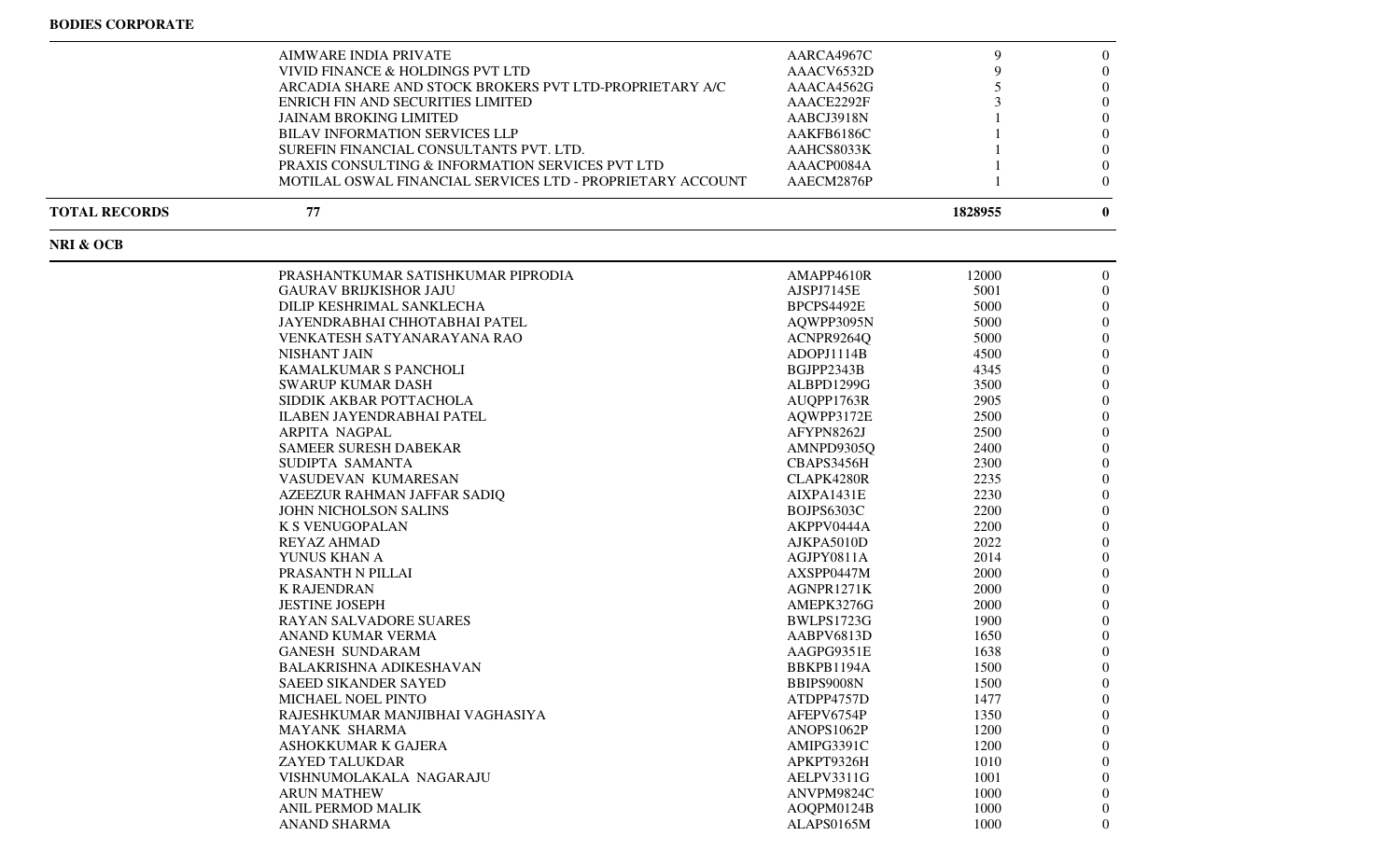| MOHAMMED AAMIR BURHANI                  | AOIPB9505P |      |                  |
|-----------------------------------------|------------|------|------------------|
|                                         |            | 1000 | $\mathbf{0}$     |
| NHARAKKAT RAFEEQUE                      | ADAPR3296G | 1000 | 0                |
| <b>ROBIN MICHAEL REGO</b>               | AKPPR2153N | 1000 | 0                |
| SHEELU GANG.                            | AAIPG3844J | 1000 | 0                |
| <b>GIRISH WALI</b>                      | AKTPG4956G | 940  | 0                |
| SANJAY KESHAV VAIDYA                    | ADRPV6794N | 900  | 0                |
| <b>BIKKAVOLU SREENU</b>                 | ANWPB1787E | 820  | 0                |
| KAMATH KATAPADI PANDURANGA SADANANDA    | AUXPK0458K | 800  | 0                |
| <b>LAL BAHADUR CHAND</b>                | AGNPC5979R | 790  | 0                |
| <b>ANIMESH GHOSH</b>                    | AQBPG3233C | 730  | 0                |
| <b>BOBBY ABRAHAM</b>                    | BROPA6142F | 705  | 0                |
| <b>MANDAR DILIP BANDEKAR</b>            | ARWPB6772F | 705  | 0                |
| <b>BASAVARAJ SIDDIBHAVI</b>             | BIBPS6107A | 700  | 0                |
| VIVEK VENKATRAMAN PAI                   | AJOPP6892J | 700  | 0                |
| <b>SERAJ ALAM</b>                       | AJEPA3564E | 650  | 0                |
| PRABHAKARAN PRASAD KUNNATHULLY          | BDTPP9736M | 600  | 0                |
| <b>HAREESH GOPAL</b>                    | CDNPG6496A | 600  | 0                |
| <b>MATHEWS GEORGE</b>                   | ALTPG3272C | 590  | 0                |
| DILIP CHINTAMAN MHATRE                  | AFMPM2928N | 581  | 0                |
| <b>RISHIKESH SINGH</b>                  | EWHPS3175K | 542  | 0                |
| <b>CHARLES JOHN GEORGE</b>              | BNFPG4315R | 518  | 0                |
| CHACKO BABY THENGUM THODATHIL           | ATFPB1363F | 500  | 0                |
| <b>ANUJ BISWAS</b>                      | ANBPB7974Q | 500  | 0                |
| HARISH DAMODHARDAS                      | AJOPD1386P | 500  | 0                |
| <b>LEENA FURTADO</b>                    | AALPF0721C | 500  | 0                |
| <b>T R MAHENDRAN</b>                    | ASPPM0360C | 500  | 0                |
| MOHAMMAD ELIAS JAMMALMUDUGU             | ACUPJ9332Q | 500  | 0                |
| MUMMANENI KIRAN KUMAR                   | AGVPM3743R | 500  | 0                |
| NAGA VENKATA SRI RAMYA UPPU             | AOKPC0208G | 500  | 0                |
| NALUTHUNDIL SIVARAMA PILLAI ASHOK KUMAR | AKWPA7429H | 500  | 0                |
| NARENDRASINH ISHWARSINH ATODARIA        | ACAPA4205B | 500  | 0                |
| KOWSALYA GOLLAPALLI                     | BMLPG2586H | 500  | 0                |
|                                         |            |      | 0                |
| NIPUL PREMCHAND                         | BOBPP8970E | 500  |                  |
| VIJAYA PRASAD NARAGANI                  | ACCPN2665A | 500  | 0                |
| MALKANI SURESH BHOJRAJ                  | ANYPM3125F | 450  | 0                |
| <b>SNEHA JAIKUMAR</b>                   | AHEPJ8907E | 450  | 0                |
| <b>JACOB JOY VARGHESE</b>               | ADJPV3511D | 445  | 0                |
| RAGESH RADHAKRISHNA PILLAI              | AQCPR9194E | 440  | 0                |
| RAMANANDA PAI MANIHALLA                 | AOMPP2649L | 400  | 0                |
| DEEPLAKSHMI KETAN SHANBHAG              | AFOPS1347F | 350  | $\boldsymbol{0}$ |
| <b>SURYA PRAKASH TIWARI</b>             | AJJPT4237A | 344  | $\theta$         |
| PADINJARE KUNNATH RAMAKRISHNAN          | AJKPR4356B | 310  | $\Omega$         |
| <b>SACHIN RAJ</b>                       | ARMPR6887P | 309  | $^{(1)}$         |
| <b>S VILVANATHAN</b>                    | AYKPS5614G | 300  | 0                |
| <b>RATNESH KUMAR</b>                    | AFNPJ1487J | 300  |                  |
| <b>MADHUSUDAN SARDA</b>                 | AWVPS7042K | 300  | $^{(1)}$         |
| DHARMESH GOVINDBHAI SHAH                | AVPPS0119N | 300  |                  |
| DHAVALKUMAR SURESHCHANDRA DAVE          | AEQPD6903F | 300  | 0                |
| GIMESH PULIKKAPARAMBIL MOHANAN          | AMWPM7781Q | 300  | 0                |
| <b>JAYAKUMAR P RAVI</b>                 | AWDPJ8965C | 290  | $\overline{0}$   |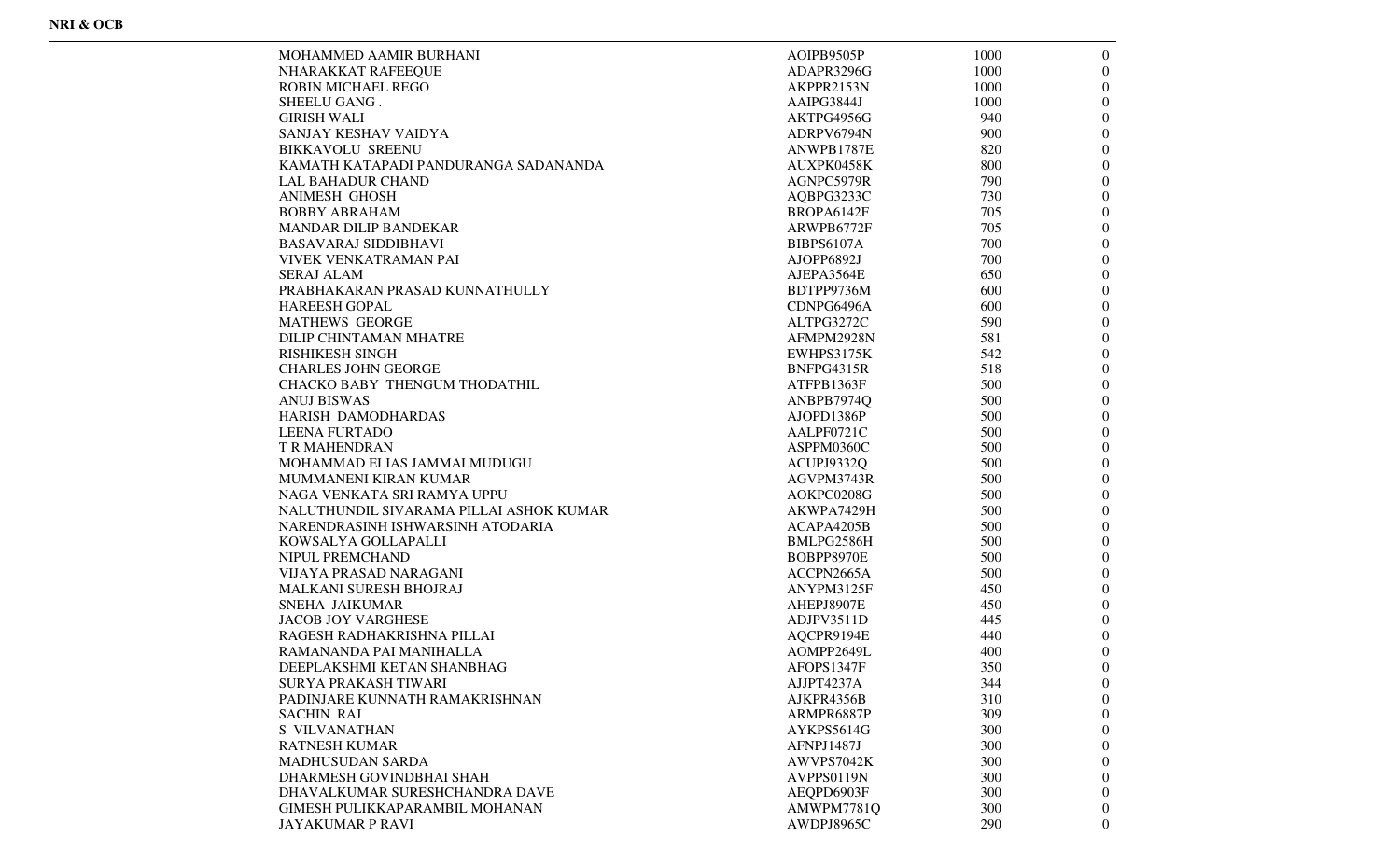| ANIL KUMAR BURLA                            | AMIPB2778A               | 267 | $\overline{0}$   |
|---------------------------------------------|--------------------------|-----|------------------|
| PIYUSH RAMESHBHAI PATEL                     | GGBPP6651M               | 266 | $\theta$         |
| GOPAL RAMASUBBAN                            | AJYPG7246F               | 250 | $\overline{0}$   |
| DIVYESH GOHEL                               | AHYPG6749D               | 244 | $\boldsymbol{0}$ |
| RAJAN ASHOK UTTAMCHANDANI                   | ABOPU8238K               | 219 | $\overline{0}$   |
| BHRUGESH KANTILAL GANDHI                    | ACKPG9642G               | 210 | $\boldsymbol{0}$ |
| DELAIR IBRAHIM ISMAIL                       | CICPD9175K               | 200 | 0                |
| ASHKAR THAYYIL SAID .                       | CRHPA2184H               | 200 | 0                |
| ABDUL JALEEL PULIKKAL KOZHAKKANIL           | EOOPK2577G               | 200 | $\overline{0}$   |
| GAURAV SHARMA                               | BKUPS6256F               | 200 | $\theta$         |
| GEETA RAGHUVANSHI                           | ADVPT5047N               | 200 | $\theta$         |
| KARIM JANMOHAMMED HUDANI                    | ACLPH2396F               | 200 | $\mathbf{0}$     |
| PRAKASH DWARKADAS SHAH                      | BHBPS8531D               | 200 | $\boldsymbol{0}$ |
| MANIHALLA ANANTH PAI                        | BDNPP1573Q               | 200 | $\mathbf{0}$     |
| NIKHIL RAMESHCHANDRA PARIKH                 | ACOPP1692B               | 200 | 0                |
| VADAKKEVEETIL PRADEEPAN                     | AYBPP6950D               | 200 | $\overline{0}$   |
| PRASHANTH PARTHASARATHY                     | BOBPP4832D               | 175 | 0                |
| ASHWINI KUMAR AMOLAKRAJ SARDANA             | AZAPS2539M               | 170 | 0                |
| GEORGE DAVID                                | AMNPD0572H               | 155 | 0                |
| RAHUL KANTILAL JAIN                         | AIFPJ8550P               | 150 | $\theta$         |
| SAYED SIRAJUDHEEN                           | BFXPP7119G               | 135 | $\boldsymbol{0}$ |
| SUDHEER ABDUL SALAM                         | BOUPS8089A               | 135 | $\mathbf{0}$     |
| RASMIRANJAN ROUT                            | ALEPR6319N               | 131 | 0                |
| PANTHAKKAM CHALIL SHAREEF                   | ATSPP9838J               | 125 | 0                |
| SHAJAN VARGHESE MATHEW                      |                          | 125 | 0                |
|                                             | AQGPM1496C<br>BNHPS2753M |     | $\overline{0}$   |
| SHAIKH ABDULMAJID ABDUL RAB                 |                          | 100 |                  |
| RUKSHANA KARIM HUDANI                       | ACLPH2397E               | 100 | 0                |
| SAHANA VIVEK PAI                            | BBFPP1635M               | 100 | $\theta$         |
| <b>SUSHEEM GROVER</b>                       | AKYPG6242L               | 100 | $\theta$         |
| PRANAV PRADEEP KARKHANIS                    | AVXPK1446L               | 100 | $\mathbf{0}$     |
| RAJESH THIGALE                              | AECPT1540E               | 100 | $\mathbf{0}$     |
| GLEN CHARLES DSOUZA                         | AKAPD1389B               | 100 | 0                |
| JITENDRA DHIRUBHAI BHAVSAR                  | ACHPB4618A               | 100 | 0                |
| ANIL ANANT PAKALE                           | AGIPP6952G               | 100 | 0                |
| ABDUL KARIM HAWRE                           | ABQPH3052E               | 100 | 0                |
| AHMED ALI ABBAS AMMARJI                     | BXKPA0454L               | 100 | $\theta$         |
| DEVANG SATISHCHANDRA DHRU                   | AKAPD4802D               | 100 | $\theta$         |
| VIPAN KUMAR                                 | ABWPK6797M               | 100 | $\theta$         |
| YUNUS JAMAL                                 | ACKPJ5174G               | 90  | $\mathbf{0}$     |
| RAMANPREET SINGH KATARIA                    | GPNPK2924F               | 78  | $\boldsymbol{0}$ |
| RAJESH DINKAR RAO                           | ADXPR0046H               | 75  | $\overline{0}$   |
| PRABHAKUMAR THUNDIL VADAKKETHIL NARAYANAN . | ANWPV4193Q               | 75  | 0                |
| SAMIR BHARATKUMAR GANDHI                    | ALWPG5524C               | 75  | $\theta$         |
| HITESH BHUPENDRABHAI MADHVANI               | AGAPM3821D               | 72  | 0                |
| JINOSH V C                                  | AGWPJ3315K               | 70  | $\theta$         |
| SRIDHAR BABU DATTI                          | ALUPD8751A               | 68  | 0                |
| DIAGO BENEDITO PRATO                        | BFJPP4759N               | 62  | 0                |
| SIJO SEBASTIAN                              | <b>FITPS1708B</b>        | 60  | 0                |
| NITIN RAO                                   | AEYPN6715R               | 60  | 0                |
| RAGHU KRISHNAMURTHY                         | AJOPK6589M               | 60  | $\theta$         |
|                                             |                          |     |                  |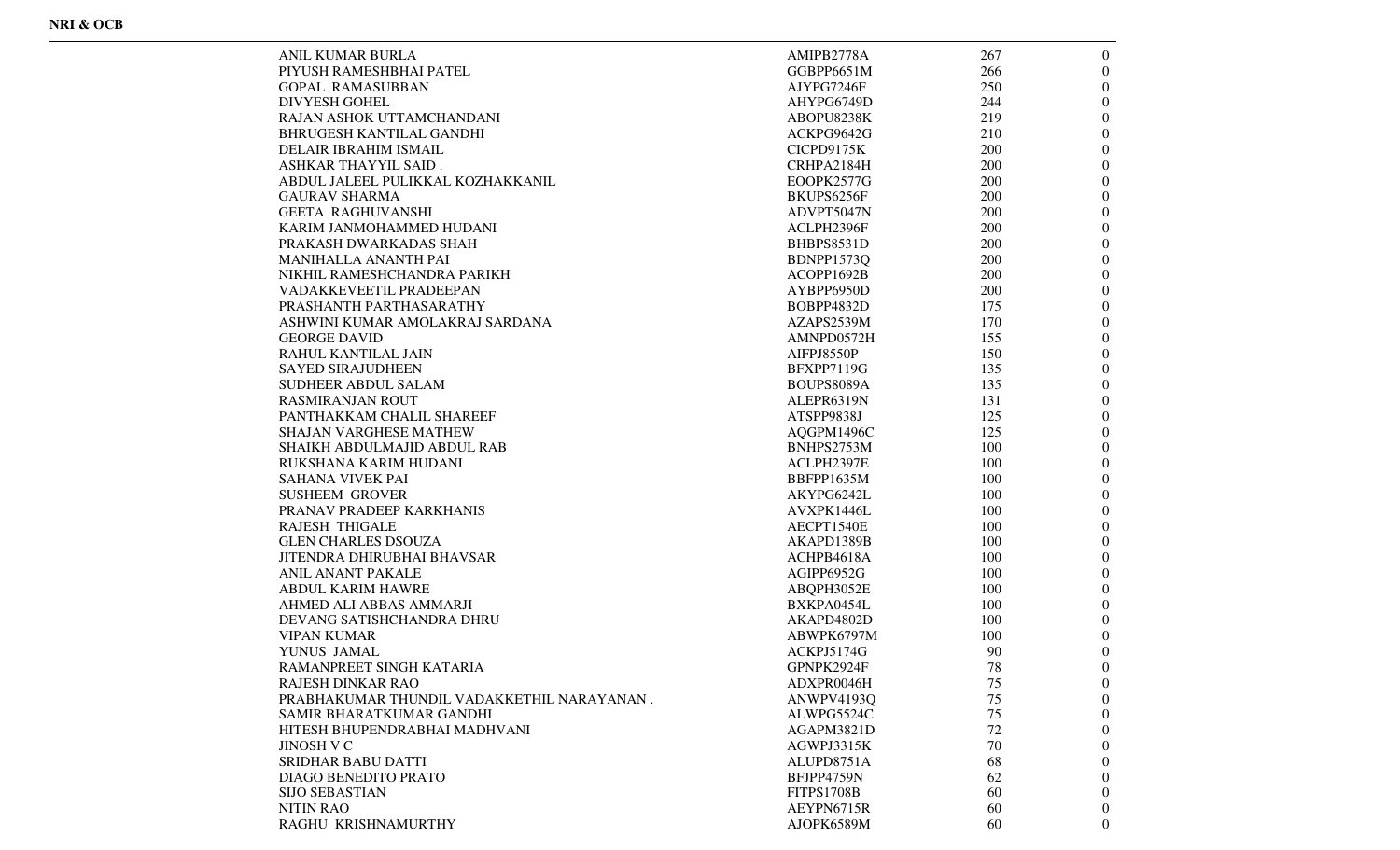| 170                                               |            | 129900 | $\mathbf{0}$     |
|---------------------------------------------------|------------|--------|------------------|
| <b>MANJIT LAL</b>                                 | AOXPL0001P |        | $\Omega$         |
| <b>SANISH GUPTA</b>                               | ASQPG1941G |        | $\boldsymbol{0}$ |
| TABARAK AHMAD ABDUL BARI PATEL                    | AMBPP5172B |        | $\boldsymbol{0}$ |
| <b>HEMALATHA K R</b>                              | ASIPK9122B | 5      | $\boldsymbol{0}$ |
| <b>BABY VADAKKUMCHERY OUSEPH</b>                  | AABPO2357D | 5      | $\overline{0}$   |
| SRINIVASA RAO BOLISETTY                           | AJDPB5966E | 5      | $\boldsymbol{0}$ |
| SHIJU KUMAR CHERIYAVEETTIL KOZHUKKUNNEL           | ANTPK6468J | 5      | $\overline{0}$   |
| <b>NARINDER KHANNA</b>                            | ALPPK4874Q | 6      | $\overline{0}$   |
| <b>BAIJU VARGHESE</b>                             | BKSPV8262N |        | $\overline{0}$   |
| KISHORE ISSARDAS LAKHWANI                         | ACPPL8033M | 10     | $\boldsymbol{0}$ |
| <b>ABDUL RASHEED PATHARI</b>                      | ASXPP4230E | 10     | $\overline{0}$   |
| <b>SEBASTIAN A T</b>                              | CMZPS7726J | 10     | $\overline{0}$   |
| SANTHOSH KUMAR PANANKAVIL                         | BQFPS9260N | 10     | $\boldsymbol{0}$ |
| <b>MOHAMED ABDUL HAMEED</b>                       | ACKPH7519M | 11     | $\overline{0}$   |
| <b>VIJAY MOOLCHANDANI</b>                         | AWYPM9526F | 18     | $\mathbf{0}$     |
| <b>BINUPM</b>                                     | AJEPP1287B | 18     | $\overline{0}$   |
| PAVANAN KALATHIL BHASKARAN                        | BIRPP3768C | 20     | $\boldsymbol{0}$ |
| <b>MAYURIBEN HARIVADAN SHAH</b>                   | AHCPS7593M | 20     | $\boldsymbol{0}$ |
| SRINIVASAN KAMALANATHAN                           | AUGPS3764B | 20     | $\boldsymbol{0}$ |
| <b>SINDU RANI DINESH</b>                          | BDQPD9640D | 20     | $\boldsymbol{0}$ |
| SAJU GOPALAKRISHNAN                               | ARXPG1632J | 20     | $\boldsymbol{0}$ |
| <b>GADDAM GIRIBABU</b>                            | ARSPG1338E | 22     | $\overline{0}$   |
| <b>SATINDER MOHAN SINGH</b>                       | ABFPS8944P | 22     | $\boldsymbol{0}$ |
| REYNOLD BERNARD FERNANDES                         | AAPPF3750K | 25     | $\boldsymbol{0}$ |
| YOGESH WANI                                       | AAXPW5343D | 30     | $\boldsymbol{0}$ |
| KISHOR KUMAR KATLA                                | EUCPK1477D | 34     | $\boldsymbol{0}$ |
| <b>VEJINDER NAGPAL</b>                            | AFYPN0903J | 40     | $\boldsymbol{0}$ |
| RONALD CARDOZA                                    | AGWPC3948D | 45     | $\boldsymbol{0}$ |
| <b>LEO BAPTIST VEIGAS</b>                         | ACSPL5303R | 50     | $\boldsymbol{0}$ |
| <b>BIJO PLAMMOOTTIL VARGHESE</b>                  | AGBPV7343N | 50     | $\overline{0}$   |
| SHYJU KANDATH VALAPPIL.                           | APLPV4987R | 50     | $\boldsymbol{0}$ |
| MALHOTRA NISHA SANJAY                             | AKXPM0879J | 50     | $\boldsymbol{0}$ |
| <b>WALTER D SOUZA</b><br><b>VIPIN KUMAR GUPTA</b> | AIXPG2803N | 60     | $\overline{0}$   |

## **Clearing Member**

**TOTAL RECORDS 170**

| AMOL CAPITAL MARKETS PVT.LTD.               | AADCS8022N | 58364 | $\Omega$ |
|---------------------------------------------|------------|-------|----------|
| KOTAK SECURITIES LIMITED                    | AAACK3436F | 13300 | $\theta$ |
| PACE STOCK BROKING SERVICES PRIVATE LIMITED | AACCP8410G | 10138 | $\Omega$ |
| <b>HDFC SECURITIES LTD</b>                  | AAACH8215R | 6582  | $\theta$ |
| <b>ICICI SECURITIES LIMITED</b>             | AAACI0996E | 6216  | $\Omega$ |
| WAY2WEALTH BROKERS PRIVATE LTD              | AAACW3290M | 5925  | $\theta$ |
| <b>GLOBE CAPITAL MARKET LTD</b>             | AAACG4267G | 5000  | $\Omega$ |
| <b>5PAISA CAPITAL LTD</b>                   | AABCI7142M | 4999  | $\theta$ |
| <b>XTX MARKETS LLP</b>                      | AAAFX3136C | 4209  | $\theta$ |
| Dhani Stocks Limited                        | AABCI2081F | 4000  | $\theta$ |
| V G CAPITAL MKT PVT LTD                     | AAACV9904D | 3300  | $\Omega$ |
|                                             |            |       |          |